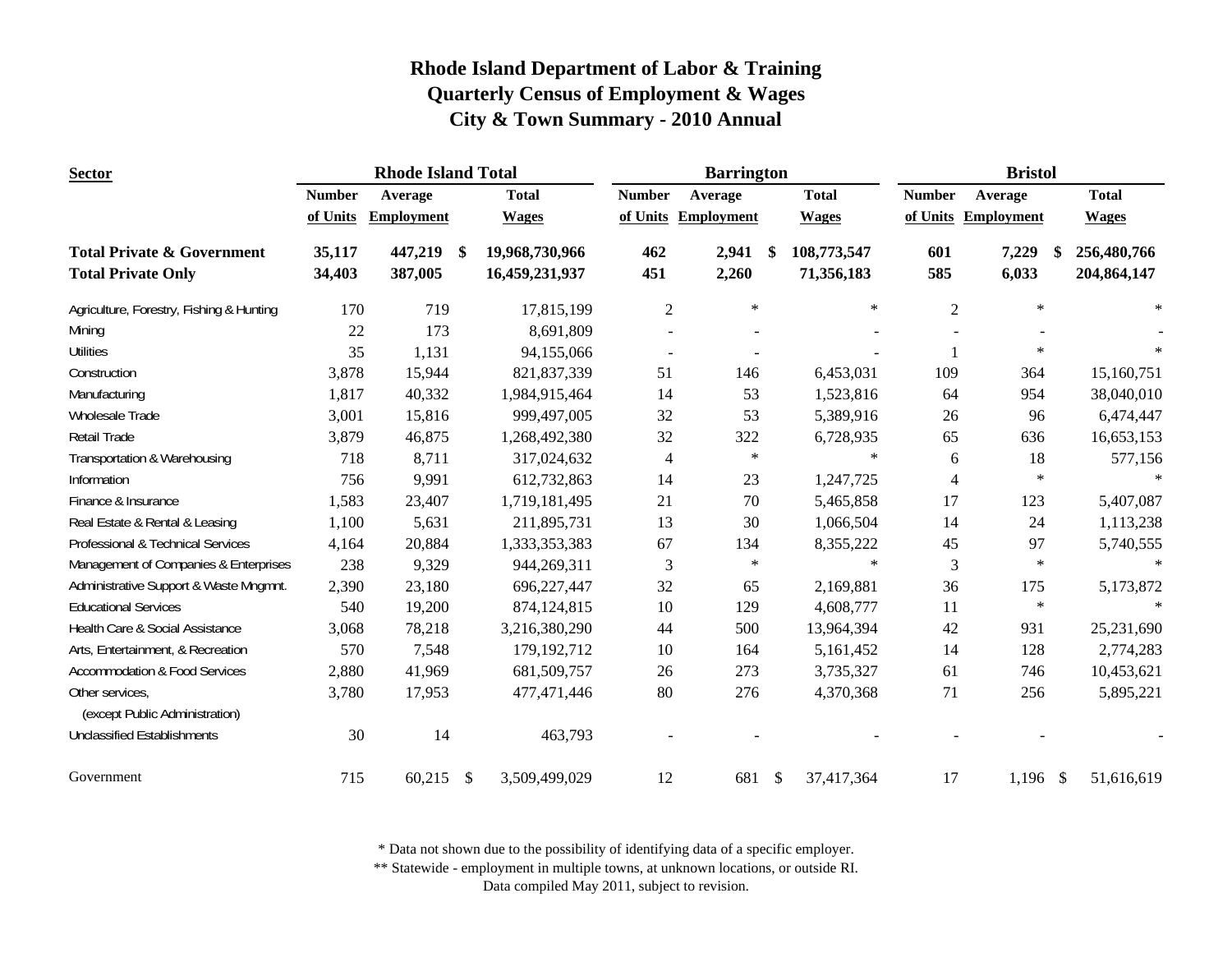| <b>Sector</b>                            | <b>Burrillville</b> |                     |    |              |                | <b>Central Falls</b>     |                  | <b>Charlestown</b> |                      |              |  |
|------------------------------------------|---------------------|---------------------|----|--------------|----------------|--------------------------|------------------|--------------------|----------------------|--------------|--|
|                                          | <b>Number</b>       | Average             |    | <b>Total</b> | <b>Number</b>  | Average                  | <b>Total</b>     | <b>Number</b>      | Average              | <b>Total</b> |  |
|                                          |                     | of Units Employment |    | <b>Wages</b> |                | of Units Employment      | <b>Wages</b>     |                    | of Units Employment  | <b>Wages</b> |  |
| <b>Total Private &amp; Government</b>    | 290                 | 2,787               | -S | 95,590,655   | 246            | 2,798                    | \$103,455,604    | 243                | 1,433<br>-S          | 51,650,293   |  |
| <b>Total Private Only</b>                | 274                 | 2,213               |    | 72,411,655   | 235            | 2,040                    | 63,407,824       | 229                | 1,244                | 43,365,064   |  |
| Agriculture, Forestry, Fishing & Hunting | $\mathfrak{2}$      | $\ast$              |    | $\ast$       |                |                          |                  | 3                  | $\ast$               | $\ast$       |  |
| Mining                                   |                     |                     |    |              |                |                          |                  |                    | $\ast$               |              |  |
| <b>Utilities</b>                         | $\overline{c}$      | $\ast$              |    | $\ast$       |                |                          |                  |                    |                      |              |  |
| Construction                             | 65                  | 218                 |    | 14,051,688   | 20             | 103                      | 3,901,129        | 52                 | 128                  | 5,026,735    |  |
| Manufacturing                            | 10                  | 424                 |    | 18,292,800   | 31             | 592                      | 22,370,884       | 3                  | $\ast$               |              |  |
| Wholesale Trade                          | 21                  | 51                  |    | 2,635,794    | $\overline{4}$ | 37                       | 1,327,891        | 9                  | 16                   | 1,710,322    |  |
| Retail Trade                             | 19                  | 149                 |    | 3,051,495    | 41             | 217                      | 5,152,063        | 22                 | 148                  | 3,943,293    |  |
| Transportation & Warehousing             | 6                   | 12                  |    | 588,335      | 6              | 19                       | 331,200          | 9                  | 10                   | 330,088      |  |
| Information                              | 7                   | 35                  |    | 957,940      |                | $\blacksquare$           |                  | 5                  | 20                   | 407,873      |  |
| Finance & Insurance                      | 4                   | 12                  |    | 435,595      | 11             | 83                       | 2,864,056        |                    | 34                   | 2,062,690    |  |
| Real Estate & Rental & Leasing           | 5                   | 6                   |    | 169,567      | $8\,$          | 39                       | 1,058,913        | 8                  | 20                   | 956,001      |  |
| Professional & Technical Services        | 20                  | 52                  |    | 2,357,552    | 12             | 32                       | 1,145,446        | 19                 | 37                   | 2,142,874    |  |
| Management of Companies & Enterprises    | $\mathbf{1}$        | $\ast$              |    | $\ast$       | $\blacksquare$ | $\overline{\phantom{a}}$ |                  | 1                  | $\ast$               | $\ast$       |  |
| Administrative Support & Waste Mngmnt.   | 21                  | 77                  |    | 2,097,994    | 15             | 304                      | 10,304,901       | 22                 | 74                   | 2,120,547    |  |
| <b>Educational Services</b>              | $\overline{4}$      | $\star$             |    | $\ast$       | $\ast$         | $\ast$                   | $\ast$           | $\overline{2}$     | $\ast$               | $\ast$       |  |
| Health Care & Social Assistance          | 18                  | 491                 |    | 14,229,982   | 20             | 258                      | 6,409,482        | 18                 | 150                  | 5,314,663    |  |
| Arts, Entertainment, & Recreation        | 5                   | 50                  |    | 724,286      | $\blacksquare$ | $\blacksquare$           |                  | 4                  | 22                   | 1,516,205    |  |
| <b>Accommodation &amp; Food Services</b> | 28                  | 445                 |    | 5,933,036    | 32             | 166                      | 2,310,296        | 22                 | 204                  | 2,424,529    |  |
| Other services,                          | 38                  | 83                  |    | 2,164,225    | 38             | 108                      | 2,584,650        | 25                 | 40                   | 862,186      |  |
| (except Public Administration)           |                     |                     |    |              |                |                          |                  |                    |                      |              |  |
| <b>Unclassified Establishments</b>       |                     |                     |    |              | $\ast$         | $\ast$                   | $\ast$           |                    |                      |              |  |
| Government                               | 17                  | 574                 | \$ | 23,179,000   | 11             | 759                      | 40,047,780<br>\$ | 15                 | 189<br>$\mathcal{S}$ | 8,285,229    |  |

\* Data not shown due to the possibility of identifying data of a specific employer.

\*\* Statewide - employment in multiple towns, at unknown locations, or outside RI.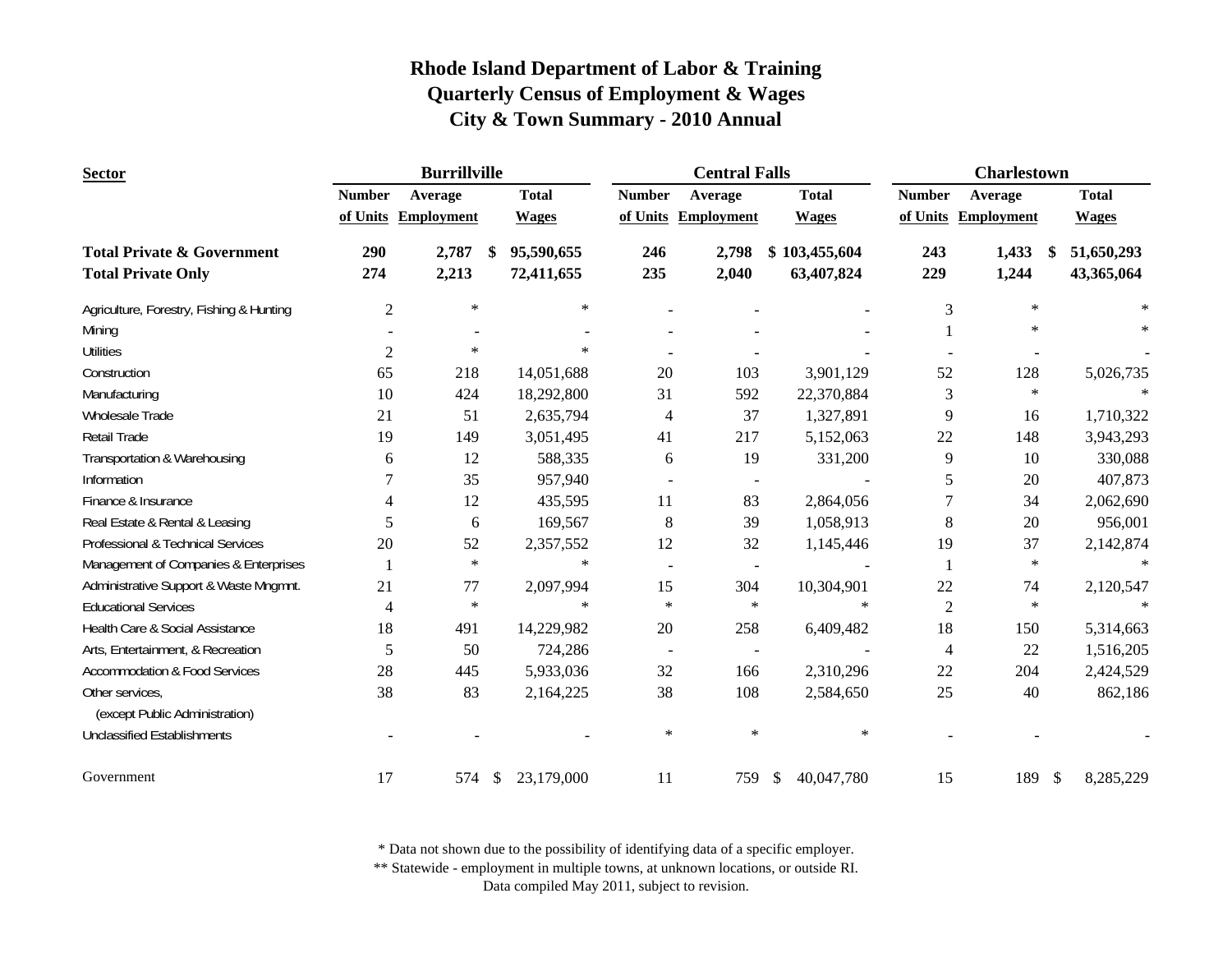| <b>Sector</b>                                                      |                | Coventry          |    |                            |                | <b>Cranston</b>   |     | <b>Cumberland</b>            |                |                       |  |                            |
|--------------------------------------------------------------------|----------------|-------------------|----|----------------------------|----------------|-------------------|-----|------------------------------|----------------|-----------------------|--|----------------------------|
|                                                                    | <b>Number</b>  | Average           |    | <b>Total</b>               | <b>Number</b>  | Average           |     | <b>Total</b>                 | <b>Number</b>  | Average               |  | <b>Total</b>               |
|                                                                    | of Units       | <b>Employment</b> |    | <b>Wages</b>               | of Units       | <b>Employment</b> |     | <b>Wages</b>                 |                | of Units Employment   |  | <b>Wages</b>               |
| <b>Total Private &amp; Government</b><br><b>Total Private Only</b> | 717<br>699     | 7,525<br>6,274    | \$ | 258,615,449<br>201,041,406 | 2,433<br>2,409 | 32,416<br>26,337  | -\$ | 1,378,833,810<br>999,662,048 | 840<br>823     | 8,798<br>-\$<br>7,663 |  | 350,588,305<br>299,216,767 |
| Agriculture, Forestry, Fishing & Hunting                           | $\mathfrak{2}$ | $\ast$            |    | $\ast$                     | 6              | 12                |     | 327,139                      |                | $\ast$                |  | $\ast$                     |
| Mining                                                             | $\mathbf{2}$   | $\ast$            |    | $\ast$                     | $\ast$         | $\ast$            |     | $\ast$                       | $\overline{2}$ | $\ast$                |  |                            |
| <b>Utilities</b>                                                   |                |                   |    |                            |                |                   |     |                              |                | $\ast$                |  | $\ast$                     |
| Construction                                                       | 135            | 425               |    | 15,508,359                 | 252            | 1,119             |     | 58,126,993                   | 125            | 636                   |  | 35,741,611                 |
| Manufacturing                                                      | 44             | 628               |    | 39,962,907                 | 169            | 3,771             |     | 185,910,670                  | 42             | 1,478                 |  | 59,116,653                 |
| Wholesale Trade                                                    | 40             | 242               |    | 15,393,349                 | 183            | 1,468             |     | 78,753,805                   | 75             | 739                   |  | 44,847,640                 |
| <b>Retail Trade</b>                                                | 92             | 1,689             |    | 44,433,594                 | 299            | 4,094             |     | 113,762,099                  | 78             | 974                   |  | 27,004,078                 |
| Transportation & Warehousing                                       | 12             | 240               |    | 7,771,558                  | 57             | 595               |     | 26,133,214                   | 21             | 473                   |  | 16,497,668                 |
| Information                                                        | 9              | 33                |    | 1,389,243                  | 41             | 1,923             |     | 116,271,760                  | 18             | 138                   |  | 3,995,016                  |
| Finance & Insurance                                                | 23             | 130               |    | 5,514,068                  | 124            | 726               |     | 35,149,239                   | 39             | 144                   |  | 16,806,612                 |
| Real Estate & Rental & Leasing                                     | 21             | 46                |    | 1,512,047                  | 80             | 365               |     | 19,324,891                   | 32             | 105                   |  | 4,288,938                  |
| Professional & Technical Services                                  | 56             | 182               |    | 8,078,757                  | 254            | 1,576             |     | 87,517,771                   | 81             | 305                   |  | 17,308,748                 |
| Management of Companies & Enterprises                              | $\overline{4}$ | 53                |    | 2,992,358                  | 12             | 239               |     | 14,698,625                   | $\overline{4}$ | 20                    |  | 1,123,949                  |
| Administrative Support & Waste Mngmnt.                             | 61             | 272               |    | 7,422,761                  | 172            | 1,802             |     | 50,549,057                   | 51             | 162                   |  | 5,279,169                  |
| <b>Educational Services</b>                                        | 10             | 100               |    | 2,239,672                  | 33             | 292               |     | 7,487,658                    | 13             | 129                   |  | 3,144,033                  |
| Health Care & Social Assistance                                    | 40             | 956               |    | 29,414,267                 | 257            | 3,921             |     | 119,987,898                  | $75\,$         | 1,041                 |  | 33,893,315                 |
| Arts, Entertainment, & Recreation                                  | 7              | 50                |    | 460,938                    | 28             | 276               |     | 5,241,843                    | $\,8\,$        | 68                    |  | 1,001,011                  |
| <b>Accommodation &amp; Food Services</b>                           | 60             | 929               |    | 12,369,272                 | 175            | 2,620             |     | 39,000,289                   | 58             | 612                   |  | 7,999,256                  |
| Other services,<br>(except Public Administration)                  | 87             | 284               |    | 6,267,019                  | 269            | 1,509             |     | 39,578,887                   | 107            | 544                   |  | 14,511,112                 |
| <b>Unclassified Establishments</b>                                 |                |                   |    |                            | $\ast$         | $\ast$            |     | $\ast$                       |                |                       |  |                            |
| Government                                                         | 19             | $1,251$ \$        |    | 57,574,043                 | 25             | $6,079$ \$        |     | 379,171,762                  | 18             | $1,135$ \$            |  | 51,371,538                 |

\* Data not shown due to the possibility of identifying data of a specific employer.

\*\* Statewide - employment in multiple towns, at unknown locations, or outside RI.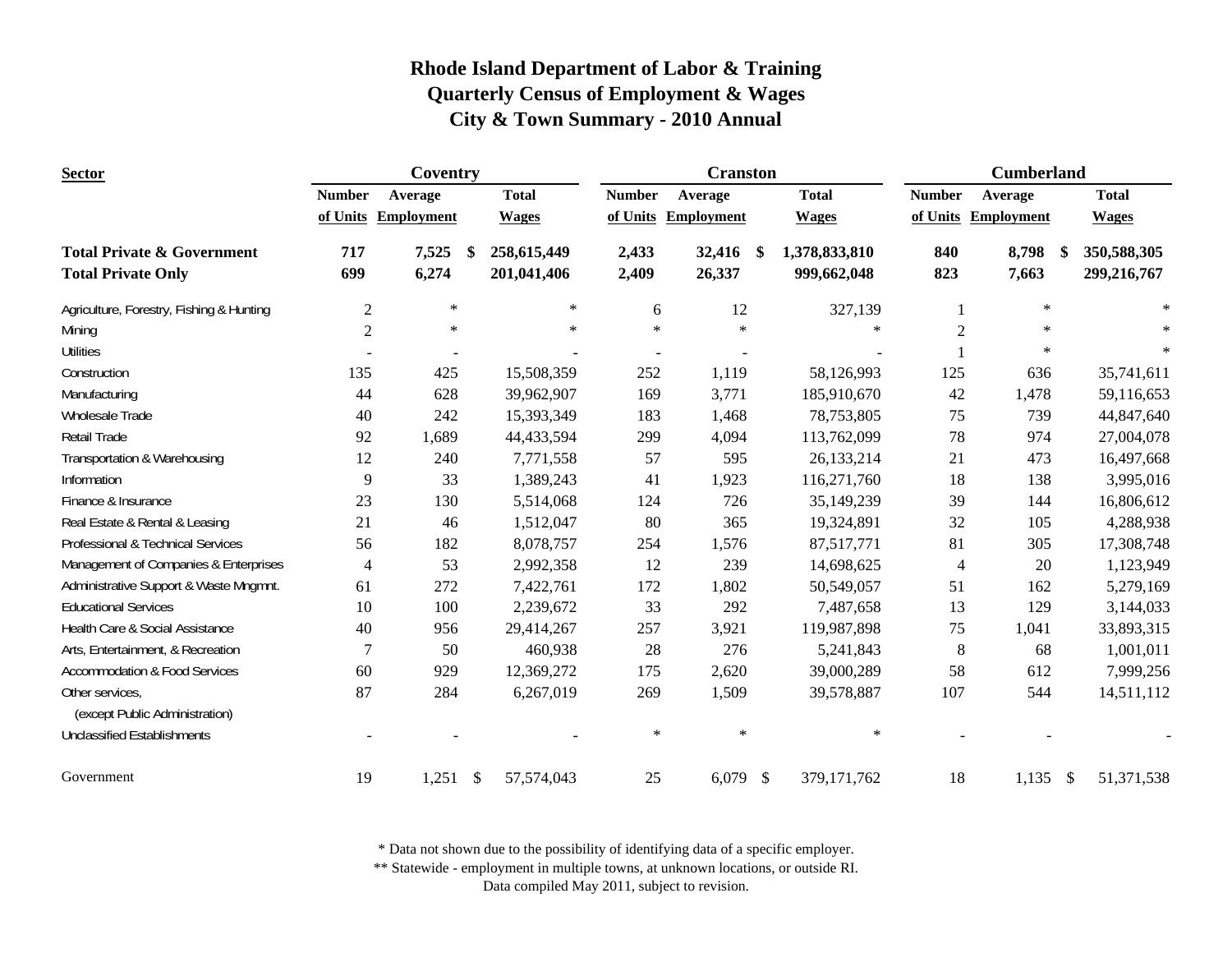| <b>Sector</b>                            |                | <b>East Greenwich</b> |                              |               | <b>East Providence</b> |                             | <b>Exeter</b>  |                     |                            |  |
|------------------------------------------|----------------|-----------------------|------------------------------|---------------|------------------------|-----------------------------|----------------|---------------------|----------------------------|--|
|                                          | <b>Number</b>  | Average               | <b>Total</b>                 | <b>Number</b> | Average                | <b>Total</b>                | <b>Number</b>  | Average             | <b>Total</b>               |  |
|                                          |                | of Units Employment   | <b>Wages</b>                 |               | of Units Employment    | <b>Wages</b>                |                | of Units Employment | <b>Wages</b>               |  |
| <b>Total Private &amp; Government</b>    | 727            | 6,739                 | 277,376,631<br><sup>\$</sup> | 1,446         | 20,963                 | 866,554,671                 | 179            | 1,385<br>-S         | 55,644,421                 |  |
| <b>Total Private Only</b>                | 713            | 6,053                 | 241,344,169                  | 1,423         | 19,368                 | 781,807,593                 | 174            | 1,307               | 52,431,107                 |  |
| Agriculture, Forestry, Fishing & Hunting | $\mathfrak{Z}$ | 16                    | 329,450                      |               |                        |                             | 5              | 94                  | 1,889,886                  |  |
| Mining                                   |                |                       |                              |               |                        |                             |                |                     |                            |  |
| <b>Utilities</b>                         |                |                       |                              |               |                        |                             |                |                     |                            |  |
| Construction                             | 43             | 191                   | 9,344,274                    | 193           | 884                    | 55,027,727                  | 30             | 68                  | 3,809,507                  |  |
| Manufacturing                            | 27             | 496                   | 22,188,390                   | 94            | 1,980                  | 95,562,916                  | 7              | 38                  | 1,581,298                  |  |
| Wholesale Trade                          | 65             | 276                   | 27,893,308                   | 114           | 1,300                  | 68,567,842                  | 9              | 66                  | 2,508,319                  |  |
| Retail Trade                             | 63             | 698                   | 22,581,948                   | 135           | 1,781                  | 50,501,977                  | 15             | 59                  | 1,801,343                  |  |
| Transportation & Warehousing             | 8              | 88                    | 3,539,565                    | 35            | 196                    | 7,249,904                   | 6              | 66                  | 1,369,291                  |  |
| Information                              | 15             | 23                    | 1,422,819                    | 22            | 313                    | 18,032,753                  | 3              | $\ast$              |                            |  |
| Finance & Insurance                      | 45             | 276                   | 16,584,426                   | 94            | 3,139                  | 143,984,819                 | 4              | 5                   | 169,732                    |  |
| Real Estate & Rental & Leasing           | 33             | 110                   | 4,957,602                    | 43            | 190                    | 7,470,746                   | 5              | 7                   | 243,236                    |  |
| Professional & Technical Services        | 117            | 541                   | 33,614,188                   | 170           | 1,200                  | 61,952,432                  | 17             | 247                 | 21,886,027                 |  |
| Management of Companies & Enterprises    | $\overline{7}$ | 112                   | 8,932,785                    | 6             | 110                    | 10,453,686                  | $\mathfrak{Z}$ | $\star$             | $\ast$                     |  |
| Administrative Support & Waste Mngmnt.   | 45             | 235                   | 8,758,375                    | 96            | 1,150                  | 32,540,200                  | 22             | 126                 | 5,602,211                  |  |
| <b>Educational Services</b>              | 13             | 204                   | 6,710,911                    | 17            | 390                    | 14,773,674                  | 4              | 18                  | 727,367                    |  |
| Health Care & Social Assistance          | 91             | 1,296                 | 48,047,863                   | 137           | 3,992                  | 163,702,694                 | 12             | 196                 | 5,918,971                  |  |
| Arts, Entertainment, & Recreation        | 12             | 147                   | 3,247,297                    | 28            | 585                    | 10,566,184                  | $\overline{4}$ | 78                  | 968,410                    |  |
| <b>Accommodation &amp; Food Services</b> | 56             | 1,063                 | 17,333,273                   | 105           | 1,491                  | 20,951,738                  | 16             | 191                 | 2,559,204                  |  |
| Other services,                          | 73             | 281                   | 5,857,695                    | 141           | 668                    | 20,468,301                  | 14             | 39                  | 843,590                    |  |
| (except Public Administration)           |                |                       |                              |               |                        |                             |                |                     |                            |  |
| <b>Unclassified Establishments</b>       |                |                       |                              |               |                        |                             |                |                     |                            |  |
| Government                               | 15             | 687                   | $\mathcal{S}$<br>36,032,462  | 24            | 1,595                  | $\mathcal{S}$<br>84,747,078 | 6              | 78                  | $\mathcal{S}$<br>3,213,314 |  |

\* Data not shown due to the possibility of identifying data of a specific employer.

\*\* Statewide - employment in multiple towns, at unknown locations, or outside RI.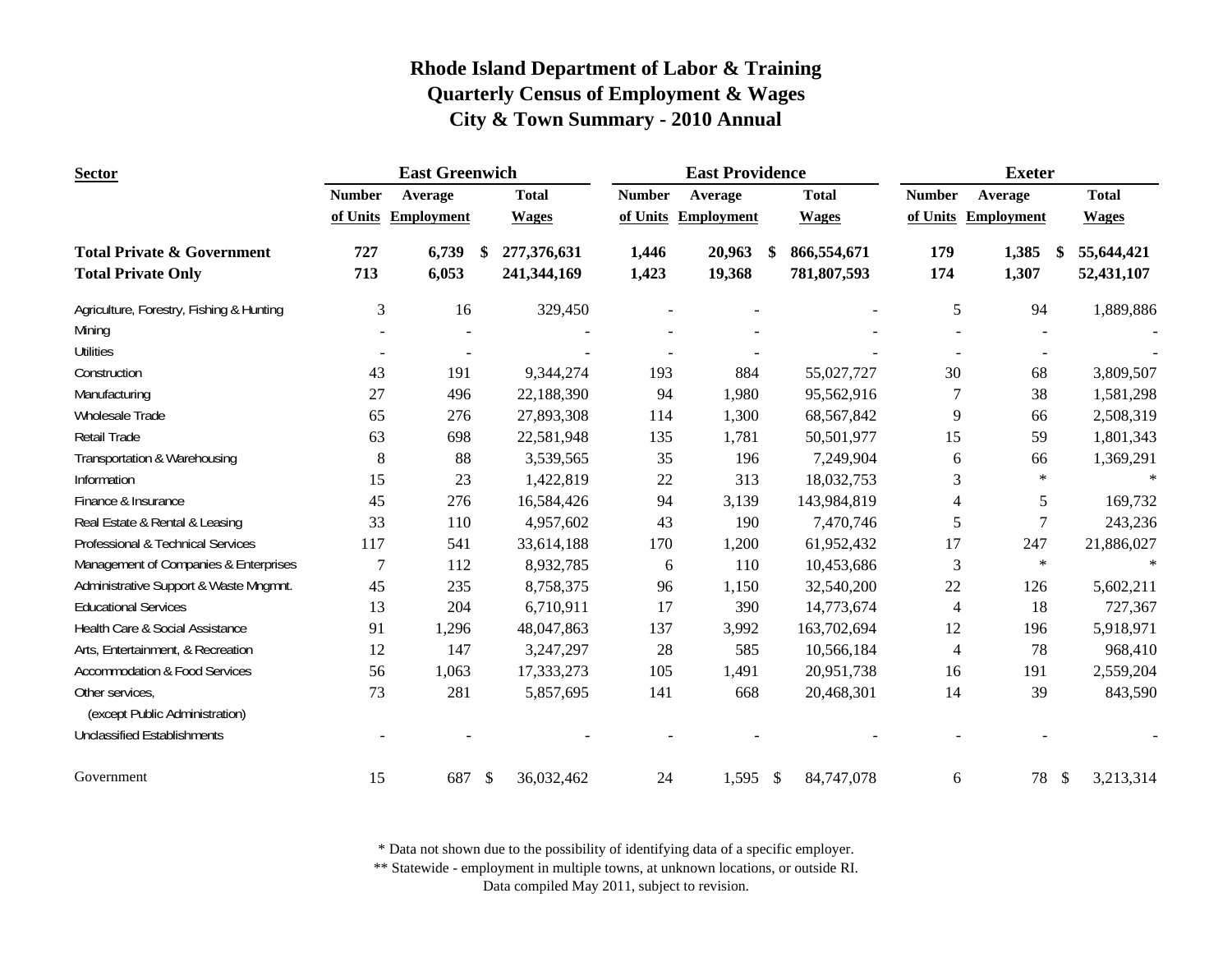| <b>Sector</b>                            | Foster         |                     |    |              |                | Glocester           |               |              | Hopkinton     |                     |              |  |
|------------------------------------------|----------------|---------------------|----|--------------|----------------|---------------------|---------------|--------------|---------------|---------------------|--------------|--|
|                                          | <b>Number</b>  | Average             |    | <b>Total</b> | <b>Number</b>  | Average             |               | <b>Total</b> | <b>Number</b> | Average             | <b>Total</b> |  |
|                                          |                | of Units Employment |    | <b>Wages</b> |                | of Units Employment |               | <b>Wages</b> |               | of Units Employment | <b>Wages</b> |  |
| <b>Total Private &amp; Government</b>    | 96             | 409                 | \$ | 12,758,914   | 208            | 1,610               | \$            | 54,624,757   | 197           | 1,184<br>-S         | 45,161,003   |  |
| <b>Total Private Only</b>                | 90             | 313                 |    | 8,608,055    | 191            | 1,135               |               | 33,636,746   | 186           | 1,066               | 40,440,225   |  |
| Agriculture, Forestry, Fishing & Hunting | 4              | 22                  |    | 570,285      | $\mathfrak{2}$ | $\ast$              |               | $\ast$       | 7             | 18                  | 612,615      |  |
| Mining                                   |                |                     |    |              |                | $\star$             |               | $\ast$       |               | $\ast$              |              |  |
| <b>Utilities</b>                         |                |                     |    |              |                |                     |               |              |               |                     |              |  |
| Construction                             | 22             | 36                  |    | 1,269,017    | 57             | 118                 |               | 4,586,446    | 53            | 132                 | 5,142,404    |  |
| Manufacturing                            | 6              | 5                   |    | 92,769       |                | $\ast$              |               | $\ast$       | 22            | 352                 | 16,942,252   |  |
| Wholesale Trade                          | 4              | 6                   |    | 113,080      | 6              | 5                   |               | 238,207      | 6             | 22                  | 1,534,567    |  |
| Retail Trade                             | 5              | 17                  |    | 277,813      | 20             | 182                 |               | 3,531,729    | 17            | 92                  | 2,155,678    |  |
| Transportation & Warehousing             | 3              | $\ast$              |    | $\ast$       | 6              | 60                  |               | 2,028,838    | 3             | $\ast$              |              |  |
| Information                              | 2              | $\ast$              |    | $\ast$       | 4              | 18                  |               | 408,616      | 4             | 15                  | 188,193      |  |
| Finance & Insurance                      | 2              | $\ast$              |    | $\ast$       | 7              | 22                  |               | 917,035      | 2             | $\ast$              | $\ast$       |  |
| Real Estate & Rental & Leasing           | 2              | $\ast$              |    | $\ast$       | 4              | 4                   |               | 201,809      | 3             | 3                   | 11,256       |  |
| Professional & Technical Services        | 8              | 13                  |    | 716,577      | 14             | 70                  |               | 4,744,672    | 11            | 58                  | 4,538,411    |  |
| Management of Companies & Enterprises    |                | $\ast$              |    | $\ast$       |                | $\ast$              |               | $\ast$       |               | $\star$             | $\ast$       |  |
| Administrative Support & Waste Mngmnt.   | 15             | 12                  |    | 277,365      | 11             | 25                  |               | 731,614      | 18            | 30                  | 799,153      |  |
| <b>Educational Services</b>              |                | $\ast$              |    | $\ast$       | $\overline{2}$ | $\ast$              |               | $\ast$       | 1             | $\ast$              | $\star$      |  |
| Health Care & Social Assistance          | 6              | 45                  |    | 1,089,855    | 15             | 393                 |               | 11,492,466   | 15            | 172                 | 4,536,989    |  |
| Arts, Entertainment, & Recreation        |                | $\ast$              |    | $\ast$       | 3              | 22                  |               | 668,142      | 6             | 79                  | 1,150,236    |  |
| <b>Accommodation &amp; Food Services</b> |                | 41                  |    | 498,368      | 18             | 152                 |               | 1,906,397    | 6             | 32                  | 551,701      |  |
| Other services,                          | 4              | $\ast$              |    | $\ast$       | 22             | 41                  |               | 1,328,009    | 12            | 31                  | 491,561      |  |
| (except Public Administration)           |                |                     |    |              |                |                     |               |              |               |                     |              |  |
| <b>Unclassified Establishments</b>       |                |                     |    |              |                |                     |               |              |               |                     |              |  |
| Government                               | $\overline{7}$ | 97                  | \$ | 4,150,859    | 18             | 475                 | $\mathcal{L}$ | 20,988,011   | 12            | 118S                | 4,720,778    |  |

\* Data not shown due to the possibility of identifying data of a specific employer.

\*\* Statewide - employment in multiple towns, at unknown locations, or outside RI.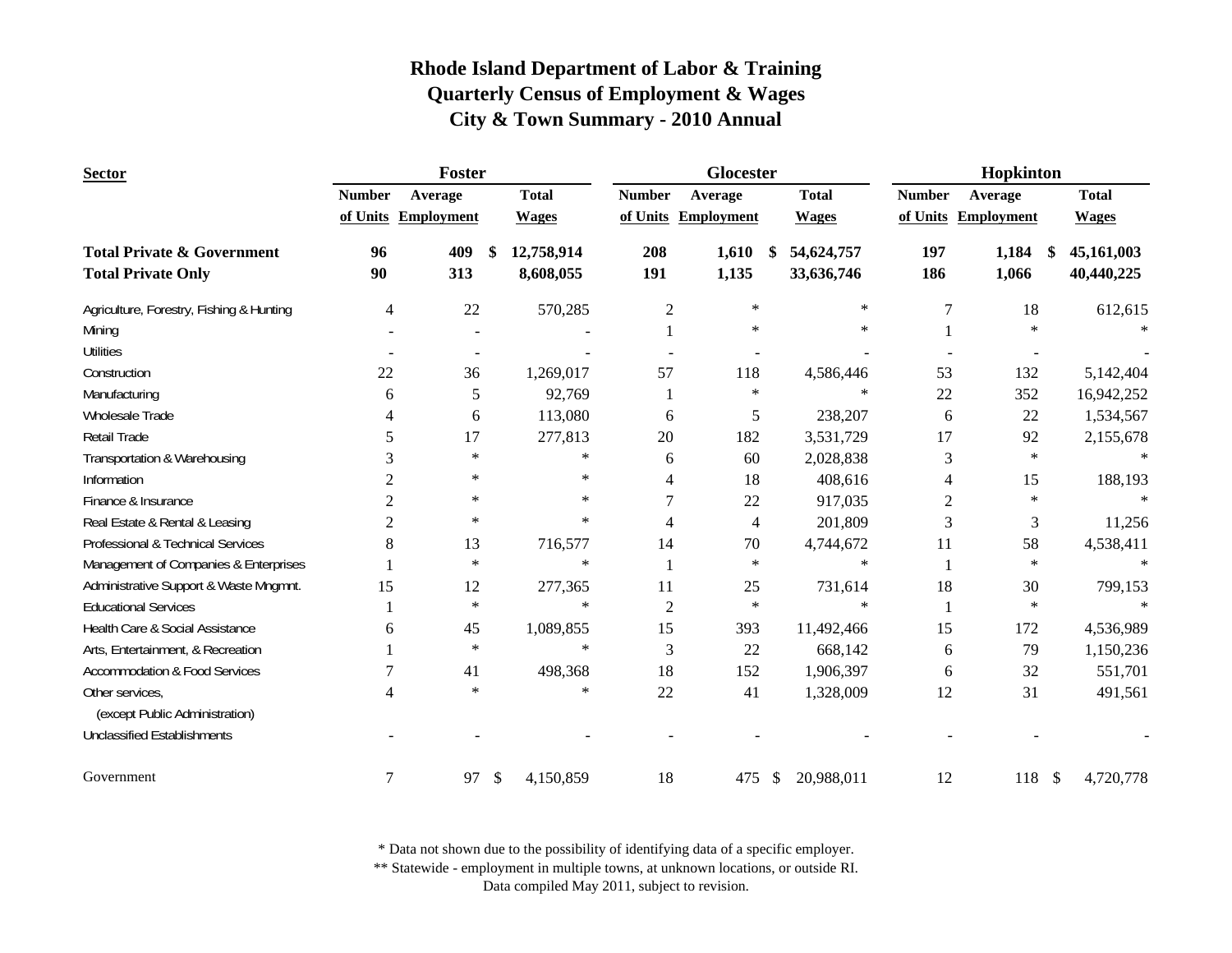| <b>Sector</b>                            |                          | <b>Jamestown</b>    |              |               | <b>Johnston</b>   |                   | Lincoln        |                     |              |  |
|------------------------------------------|--------------------------|---------------------|--------------|---------------|-------------------|-------------------|----------------|---------------------|--------------|--|
|                                          | <b>Number</b>            | Average             | <b>Total</b> | <b>Number</b> | Average           | <b>Total</b>      | <b>Number</b>  | Average             | <b>Total</b> |  |
|                                          |                          | of Units Employment | <b>Wages</b> | of Units      | <b>Employment</b> | <b>Wages</b>      |                | of Units Employment | <b>Wages</b> |  |
| <b>Total Private &amp; Government</b>    | 208                      | 1,211<br>\$         | 44,557,006   | 1,068         | 10,887            | 461,419,594<br>\$ | 757            | 12,967<br>\$        | 613,231,801  |  |
| <b>Total Private Only</b>                | 194                      | 917                 | 33,483,084   | 1,055         | 9,727             | 397,484,461       | 735            | 11,757              | 548,577,517  |  |
| Agriculture, Forestry, Fishing & Hunting | $\mathfrak{2}$           | $\ast$              | $\ast$       | 10            | 28                | 331,131           | $\overline{2}$ | $\star$             | $\ast$       |  |
| Mining                                   |                          |                     |              | $\mathbf{1}$  | $\ast$            | $\ast$            |                |                     |              |  |
| <b>Utilities</b>                         |                          |                     |              | 3             | $\ast$            | $\ast$            |                | $\ast$              |              |  |
| Construction                             | 24                       | 77                  | 4,162,218    | 179           | 653               | 32,057,380        | 96             | 631                 | 33,381,254   |  |
| Manufacturing                            | $\overline{4}$           | 9                   | 234,375      | 87            | 1,068             | 36,816,691        | 41             | 1,906               | 91,607,510   |  |
| Wholesale Trade                          | 16                       | 37                  | 3,432,829    | 56            | 293               | 15,029,683        | 75             | 715                 | 38,799,986   |  |
| <b>Retail Trade</b>                      | 13                       | 101                 | 1,960,821    | 136           | 1,490             | 43,618,601        | 58             | 947                 | 29,725,154   |  |
| Transportation & Warehousing             | 3                        | $\ast$              | $\ast$       | 41            | 224               | 9,288,051         | 19             | 487                 | 18,115,507   |  |
| Information                              | $\overline{\mathcal{A}}$ | 12                  | 449,239      | 9             | 53                | 3,917,066         | 16             | 277                 | 14,310,887   |  |
| Finance & Insurance                      | 5                        | 16                  | 1,230,631    | 30            | 1,320             | 110,804,647       | 37             | 2,373               | 127,377,701  |  |
| Real Estate & Rental & Leasing           | $\overline{7}$           | 24                  | 540,899      | 32            | 267               | 9,848,087         | 22             | 56                  | 1,951,667    |  |
| Professional & Technical Services        | 43                       | 92                  | 5,637,919    | 67            | 139               | 6,626,773         | 108            | 643                 | 45,463,956   |  |
| Management of Companies & Enterprises    |                          | $\ast$              | $\ast$       |               | $\ast$            | $\ast$            | $\,8\,$        | 286                 | 50,060,732   |  |
| Administrative Support & Waste Mngmnt.   | 17                       | 53                  | 1,586,887    | 105           | 1,185             | 38,608,175        | 48             | 347                 | 9,519,198    |  |
| <b>Educational Services</b>              | 3                        | $\star$             | $\ast$       | 10            | 21                | 567,528           | 10             | 119                 | 4,339,050    |  |
| Health Care & Social Assistance          | 11                       | 130                 | 4,800,650    | 90            | 1,396             | 55,410,509        | 64             | 896                 | 29,070,291   |  |
| Arts, Entertainment, & Recreation        | 9                        | 103                 | 2,161,051    | 8             | 48                | 923,166           | 18             | 1,030               | 28,940,789   |  |
| <b>Accommodation &amp; Food Services</b> | 12                       | 149                 | 2,660,040    | 81            | 893               | 12,541,079        | 52             | 700                 | 10,526,307   |  |
| Other services,                          | 24                       | 82                  | 2,968,457    | 113           | 497               | 12,759,995        | 66             | 220                 | 4,805,420    |  |
| (except Public Administration)           |                          |                     |              |               |                   |                   |                |                     |              |  |
| <b>Unclassified Establishments</b>       |                          |                     |              |               |                   |                   |                |                     |              |  |
| Government                               | 15                       | 293<br>\$           | 11,073,922   | 14            | $1,160$ \$        | 63,935,133        | 23             | $1,210$ \$          | 64,654,284   |  |

\* Data not shown due to the possibility of identifying data of a specific employer.

\*\* Statewide - employment in multiple towns, at unknown locations, or outside RI.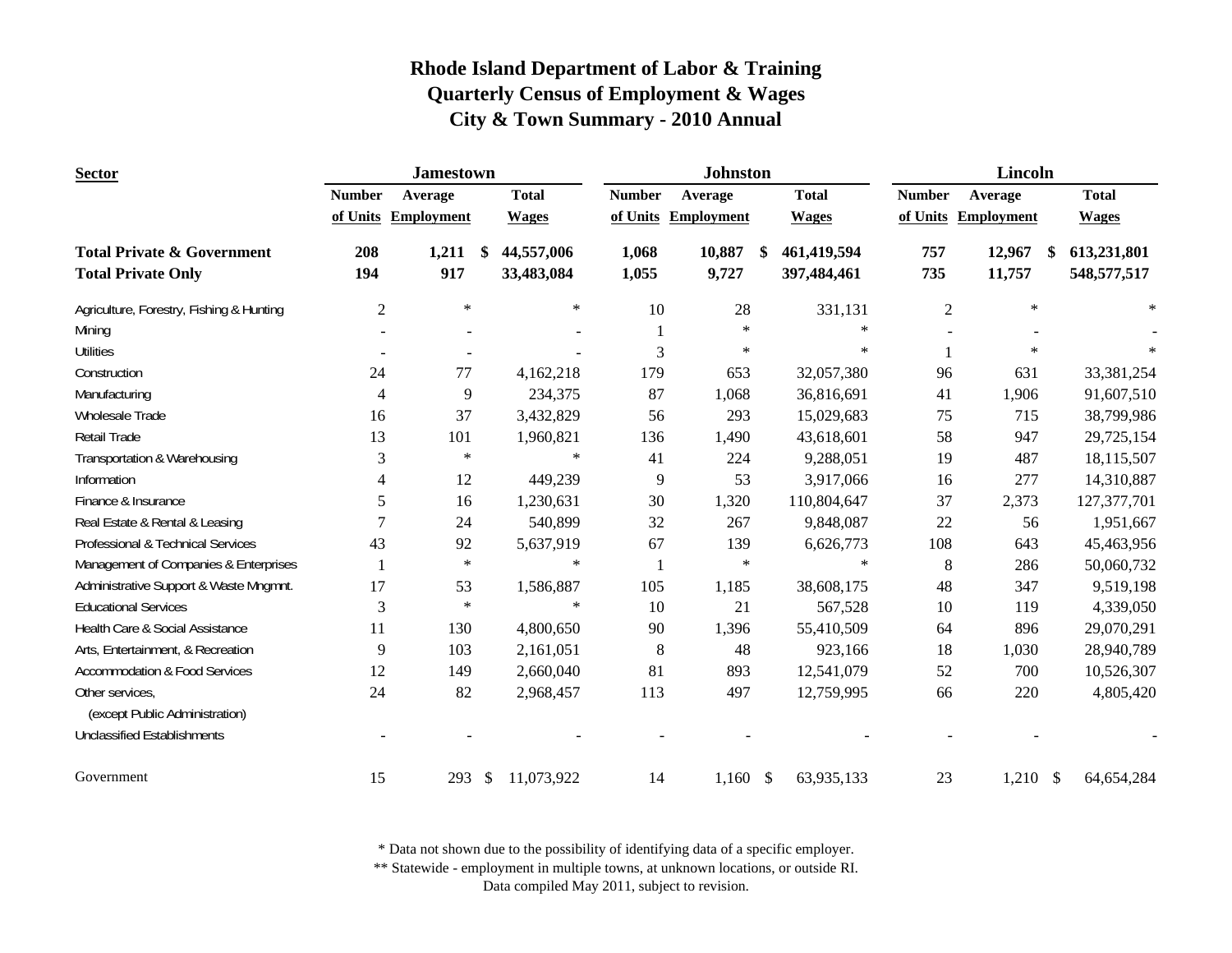| <b>Sector</b>                                     |                | <b>Little Compton</b> |              |               | <b>Middletown</b>   |                   | <b>Narragansett</b> |                        |              |  |
|---------------------------------------------------|----------------|-----------------------|--------------|---------------|---------------------|-------------------|---------------------|------------------------|--------------|--|
|                                                   | <b>Number</b>  | Average               | <b>Total</b> | <b>Number</b> | Average             | <b>Total</b>      | <b>Number</b>       | Average                | <b>Total</b> |  |
|                                                   |                | of Units Employment   | <b>Wages</b> |               | of Units Employment | <b>Wages</b>      |                     | of Units Employment    | <b>Wages</b> |  |
| <b>Total Private &amp; Government</b>             | 151            | 621<br><sup>\$</sup>  | 20,035,197   | 752           | 10,924              | 445,967,122<br>\$ | 484                 | 4,346<br><sup>\$</sup> | 144,046,145  |  |
| <b>Total Private Only</b>                         | 145            | 495                   | 15,037,146   | 738           | 10,148              | 410,869,833       | 464                 | 3,323                  | 90,429,433   |  |
| Agriculture, Forestry, Fishing & Hunting          | 7              | 36                    | 605,852      | 5             | 72                  | 1,986,233         | 6                   | 18                     | 552,067      |  |
| Mining                                            |                |                       |              |               | $\star$             | $\ast$            |                     |                        |              |  |
| <b>Utilities</b>                                  |                |                       |              |               | $\star$             | $\ast$            |                     |                        |              |  |
| Construction                                      | 33             | 101                   | 4,301,578    | 70            | 340                 | 15,536,829        | 46                  | 94                     | 3,318,094    |  |
| Manufacturing                                     | $\overline{c}$ | $\ast$                | $\star$      | 18            | 302                 | 21,657,599        | 19                  | 87                     | 4,374,819    |  |
| <b>Wholesale Trade</b>                            | 7              | 9                     | 580,251      | 36            | 151                 | 8,054,085         | 24                  | 79                     | 4,034,252    |  |
| Retail Trade                                      | 9              | 30                    | 481,463      | 99            | 1,540               | 43,726,128        | 48                  | 629                    | 15,828,212   |  |
| Transportation & Warehousing                      | $\overline{2}$ | $\ast$                | $\star$      | 10            | 104                 | 4,118,310         | 9                   | 97                     | 3,060,958    |  |
| Information                                       |                | $\ast$                | $\ast$       | 12            | 284                 | 19,908,078        | 6                   | 15                     | 1,240,396    |  |
| Finance & Insurance                               | 3              | $\ast$                | $\ast$       | 29            | 567                 | 38,130,547        | 16                  | 48                     | 3,664,268    |  |
| Real Estate & Rental & Leasing                    | 5              | 7                     | 344,486      | 38            | 139                 | 4,715,229         | 27                  | 96                     | 3,195,511    |  |
| Professional & Technical Services                 | 16             | 18                    | 1,312,875    | 106           | 2,062               | 140,521,566       | 53                  | 93                     | 6,318,323    |  |
| Management of Companies & Enterprises             |                | $\blacksquare$        |              | 5             | 279                 | 12,990,315        | $\ast$              | $\star$                |              |  |
| Administrative Support & Waste Mngmnt.            | 18             | 39                    | 929,606      | 44            | 183                 | 6,219,386         | 31                  | 78                     | 2,665,340    |  |
| <b>Educational Services</b>                       | $\overline{c}$ | $\ast$                | $\ast$       | 12            | 270                 | 10,692,507        | 6                   | $\overline{4}$         | 176,739      |  |
| Health Care & Social Assistance                   | 3              | $\ast$                | $\star$      | 77            | 1,594               | 42,150,301        | 44                  | 450                    | 16,500,202   |  |
| Arts, Entertainment, & Recreation                 | 7              | 55                    | 1,491,761    | 15            | 210                 | 3,395,250         | 15                  | 158                    | 3,912,570    |  |
| <b>Accommodation &amp; Food Services</b>          | 11             | 66                    | 926,532      | 92            | 1,552               | 25,822,245        | 73                  | 1,166                  | 16,209,723   |  |
| Other services.<br>(except Public Administration) | 22             | 62                    | 1,404,377    | 76            | 472                 | 9,042,007         | 46                  | 209                    | 5,002,945    |  |
| <b>Unclassified Establishments</b>                |                |                       |              |               |                     |                   | $\ast$              | $\ast$                 | $\ast$       |  |
| Government                                        | 7              | $\mathcal{S}$<br>126  | 4,998,051    | 15            | 776 \$              | 35,097,289        | 21                  | 1,023<br>\$            | 53,616,712   |  |

\* Data not shown due to the possibility of identifying data of a specific employer.

\*\* Statewide - employment in multiple towns, at unknown locations, or outside RI.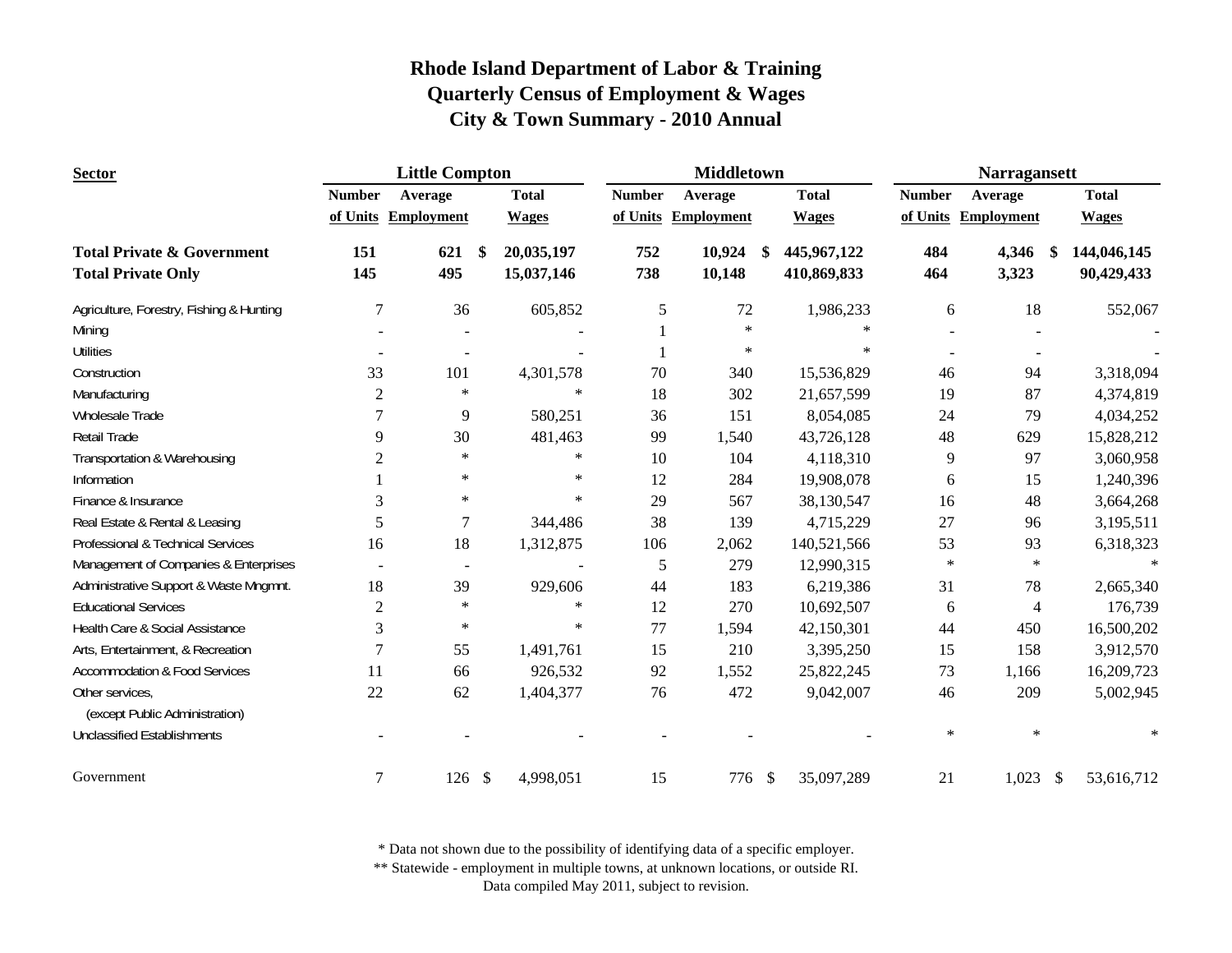| <b>Sector</b>                            |                | <b>Newport</b>      |                              |                | <b>New Shoreham</b> |                            | <b>North Kingstown</b> |                   |                              |  |
|------------------------------------------|----------------|---------------------|------------------------------|----------------|---------------------|----------------------------|------------------------|-------------------|------------------------------|--|
|                                          | <b>Number</b>  | Average             | <b>Total</b>                 | <b>Number</b>  | Average             | <b>Total</b>               | <b>Number</b>          | Average           | <b>Total</b>                 |  |
|                                          |                | of Units Employment | <b>Wages</b>                 |                | of Units Employment | <b>Wages</b>               | of Units               | <b>Employment</b> | <b>Wages</b>                 |  |
| <b>Total Private &amp; Government</b>    | 1,251          | 17,679              | 840,311,540<br><sup>\$</sup> | 213            | 852                 | 28,307,687<br>\$           | 999                    | 14,428            | 636,436,047<br><sup>\$</sup> |  |
| <b>Total Private Only</b>                | 1,215          | 12,352              | 404,011,546                  | 198            | 725                 | 23,475,540                 | 978                    | 12,948            | 558,235,943                  |  |
| Agriculture, Forestry, Fishing & Hunting | $\overline{4}$ | 31                  | 1,155,665                    | 3              | 3                   | 50,722                     | 11                     | 31                | 1,155,430                    |  |
| Mining                                   |                |                     |                              |                |                     |                            | $\ast$                 | $\ast$            |                              |  |
| <b>Utilities</b>                         |                | $\blacksquare$      |                              | $\overline{2}$ | $\ast$              | $\ast$                     | $\ast$                 | $\ast$            | $\ast$                       |  |
| Construction                             | 95             | 445                 | 20,663,595                   | 38             | 72                  | 3,454,762                  | 112                    | 480               | 28,422,870                   |  |
| Manufacturing                            | 29             | 136                 | 5,907,359                    | 4              | 9                   | 269,112                    | 69                     | 4,392             | 251,406,600                  |  |
| Wholesale Trade                          | 57             | 197                 | 12,071,075                   |                | $\ast$              | $\ast$                     | 88                     | 427               | 26,727,887                   |  |
| Retail Trade                             | 200            | 1,395               | 32,391,789                   | 38             | 95                  | 2,914,864                  | 105                    | 1,931             | 48,767,397                   |  |
| Transportation & Warehousing             | 46             | 329                 | 8,550,136                    | $\overline{4}$ | 9                   | 194,070                    | 37                     | 431               | 16,365,157                   |  |
| Information                              | 24             | 235                 | 10,080,669                   | $\mathfrak{2}$ | $\ast$              | $\ast$                     | 22                     | 243               | 15,052,660                   |  |
| Finance & Insurance                      | 38             | 182                 | 9,753,929                    |                | $\ast$              | $\ast$                     | 40                     | 202               | 11,354,328                   |  |
| Real Estate & Rental & Leasing           | 54             | 357                 | 11,868,074                   | 14             | 47                  | 1,166,018                  | 28                     | 63                | 2,142,509                    |  |
| Professional & Technical Services        | 137            | 663                 | 45,614,910                   | 5              | 17                  | 317,901                    | 133                    | 426               | 30,370,772                   |  |
| Management of Companies & Enterprises    | $\overline{7}$ | 193                 | 5,846,244                    |                | $\star$             | $\ast$                     | 13                     | 612               | 26,602,215                   |  |
| Administrative Support & Waste Mngmnt.   | 75             | 461                 | 18,621,222                   | 11             | 30                  | 1,072,279                  | 66                     | 425               | 11,294,480                   |  |
| <b>Educational Services</b>              | 15             | 639                 | 27,246,549                   |                | $\star$             | $\ast$                     | 23                     | 129               | 4,006,112                    |  |
| Health Care & Social Assistance          | 79             | 1,720               | 70,293,634                   | $\overline{c}$ | $\ast$              | $\ast$                     | 71                     | 1,500             | 47,240,079                   |  |
| Arts, Entertainment, & Recreation        | 48             | 919                 | 25,350,294                   | 9              | 32                  | 925,351                    | 26                     | 247               | 6,505,851                    |  |
| <b>Accommodation &amp; Food Services</b> | 175            | 3,682               | 76,737,836                   | 51             | 350                 | 9,609,349                  | 58                     | 875               | 11,921,539                   |  |
| Other services,                          | 136            | 766                 | 21,858,566                   | 13             | 20                  | 517,753                    | 77                     | 424               | 9,484,430                    |  |
| (except Public Administration)           |                |                     |                              |                |                     |                            |                        |                   |                              |  |
| <b>Unclassified Establishments</b>       |                |                     |                              |                |                     |                            |                        |                   |                              |  |
| Government                               | 37             | 5,327               | 436,299,994<br>-S            | 16             | 127                 | $\mathcal{S}$<br>4,832,147 | 21                     | 1,480 \$          | 78,200,104                   |  |

\* Data not shown due to the possibility of identifying data of a specific employer.

\*\* Statewide - employment in multiple towns, at unknown locations, or outside RI.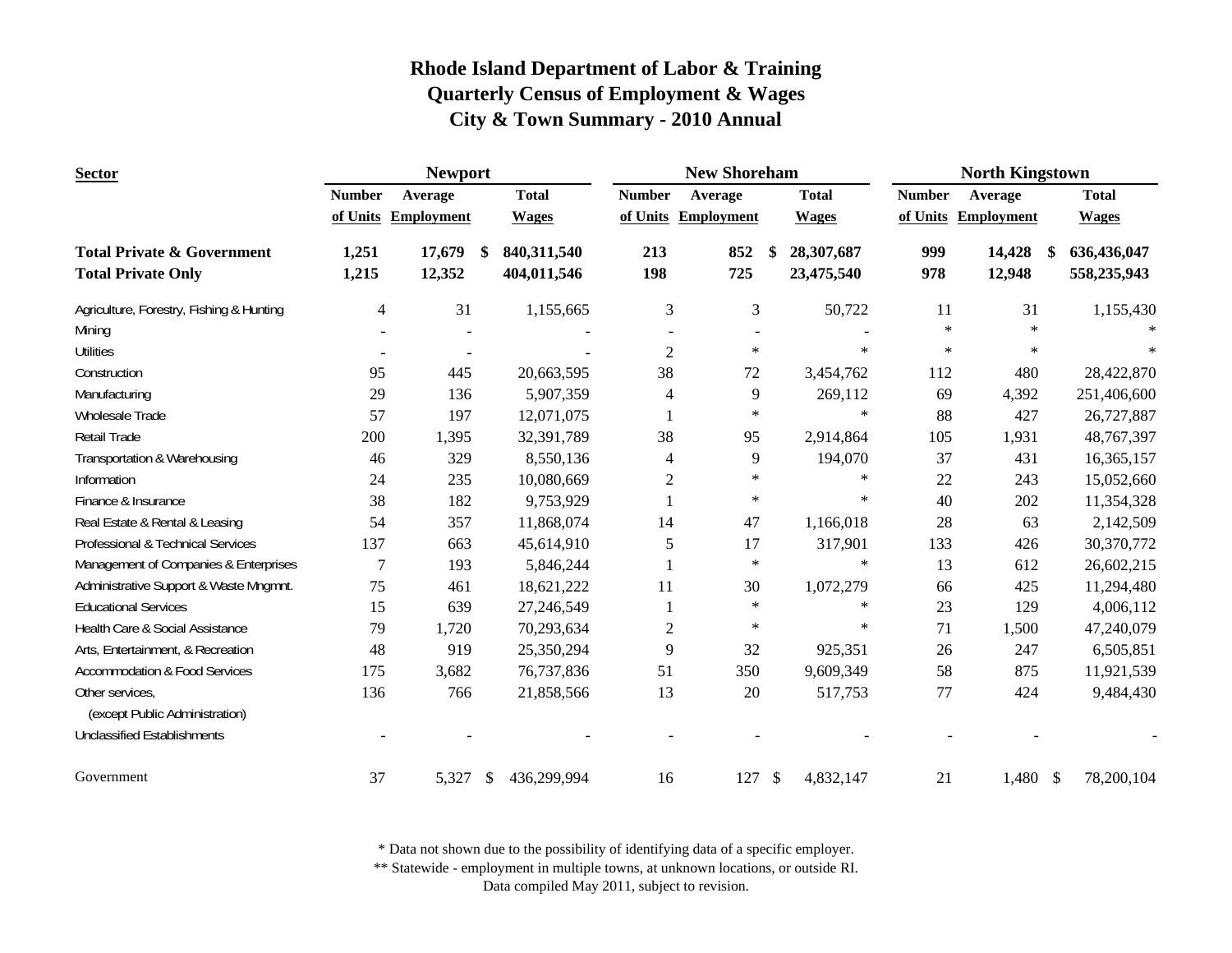| <b>Sector</b>                                     |                | <b>North Providence</b> |                             |                                    | <b>North Smithfield</b>  |                             | Pawtucket     |                     |                 |  |
|---------------------------------------------------|----------------|-------------------------|-----------------------------|------------------------------------|--------------------------|-----------------------------|---------------|---------------------|-----------------|--|
|                                                   | <b>Number</b>  | Average                 | <b>Total</b>                | <b>Number</b>                      | Average                  | <b>Total</b>                | <b>Number</b> | Average             | <b>Total</b>    |  |
|                                                   |                | of Units Employment     | <b>Wages</b>                |                                    | of Units Employment      | <b>Wages</b>                |               | of Units Employment | <b>Wages</b>    |  |
| <b>Total Private &amp; Government</b>             | 719            | 7,252                   | 252,646,778<br>-S           | 368                                | 3,703                    | -\$<br>129,339,048          | 1,523         | 23,894              | \$1,013,631,927 |  |
| <b>Total Private Only</b>                         | 709            | 6,320                   | 205,859,119                 | 359                                | 3,332                    | 111,028,149                 | 1,499         | 21,649              | 883,915,131     |  |
| Agriculture, Forestry, Fishing & Hunting          |                |                         |                             | $\mathfrak{2}$                     | $\ast$                   | $\ast$                      |               |                     |                 |  |
| Mining                                            |                |                         |                             | $\overline{2}$                     | $\ast$                   | $\ast$                      |               |                     |                 |  |
| <b>Utilities</b>                                  |                |                         |                             |                                    |                          |                             | 3             | $\ast$              |                 |  |
| Construction                                      | 79             | 238                     | 10,676,693                  | 70                                 | 160                      | 6,144,341                   | 137           | 749                 | 39,263,143      |  |
| Manufacturing                                     | 40             | 363                     | 12,198,367                  | $20\,$                             | 420                      | 16,756,095                  | 153           | 3,918               | 158,752,033     |  |
| Wholesale Trade                                   | 32             | 189                     | 11,415,671                  | 24                                 | 122                      | 6,907,498                   | 78            | 473                 | 23,107,626      |  |
| Retail Trade                                      | 106            | 968                     | 23,203,559                  | 37                                 | 691                      | 23,273,949                  | 168           | 1,527               | 40,262,733      |  |
| Transportation & Warehousing                      | 17             | 95                      | 2,919,687                   | 13                                 | 98                       | 4,904,877                   | 42            | 464                 | 16,006,222      |  |
| Information                                       | 9              | 31                      | 1,247,112                   | 4                                  | $\ast$                   | $\ast$                      | 23            | 150                 | 10,759,935      |  |
| Finance & Insurance                               | 28             | 151                     | 6,907,244                   | 11                                 | 40                       | 2,010,554                   | 58            | 879                 | 44,743,153      |  |
| Real Estate & Rental & Leasing                    | 31             | 122                     | 3,726,402                   | 12                                 | 23                       | 1,018,690                   | 53            | 208                 | 9,218,526       |  |
| Professional & Technical Services                 | 62             | 177                     | 9,234,607                   | 44                                 | 249                      | 13,325,955                  | 123           | 642                 | 30,588,998      |  |
| Management of Companies & Enterprises             | $\overline{c}$ | $\ast$                  |                             | $\ast$<br>$\overline{\phantom{a}}$ | $\overline{\phantom{a}}$ |                             | 9             | 1,554               | 162,697,759     |  |
| Administrative Support & Waste Mngmnt.            | 54             | 432                     | 8,582,209                   | 21                                 | 68                       | 2,519,042                   | 88            | 1,758               | 49,846,828      |  |
| <b>Educational Services</b>                       | $\overline{2}$ | $\ast$                  |                             | $\ast$<br>3                        | $\ast$                   | $\ast$                      | 23            | 370                 | 11,787,815      |  |
| Health Care & Social Assistance                   | 78             | 2,512                   | 97,751,181                  | 41                                 | 780                      | 21,326,295                  | 179           | 5,688               | 219,479,452     |  |
| Arts, Entertainment, & Recreation                 | 8              | 44                      | 526,074                     | 5                                  | 32                       | 569,777                     | 21            | 305                 | 10,933,728      |  |
| <b>Accommodation &amp; Food Services</b>          | 67             | 647                     | 8,815,250                   | 20                                 | 429                      | 5,194,773                   | 134           | 1,568               | 20,641,313      |  |
| Other services,<br>(except Public Administration) | 96             | 324                     | 7,723,359                   | 36                                 | 164                      | 4,444,738                   | 212           | 1,341               | 32,640,204      |  |
| <b>Unclassified Establishments</b>                |                | $\ast$                  | $\ast$                      |                                    |                          |                             |               | $\ast$              | $\ast$          |  |
| Government                                        | 11             | 932                     | $\mathcal{S}$<br>46,787,659 | 10                                 | 371                      | $\mathcal{S}$<br>18,310,899 | 25            | $2,245$ \$          | 129,716,796     |  |

\* Data not shown due to the possibility of identifying data of a specific employer.

\*\* Statewide - employment in multiple towns, at unknown locations, or outside RI.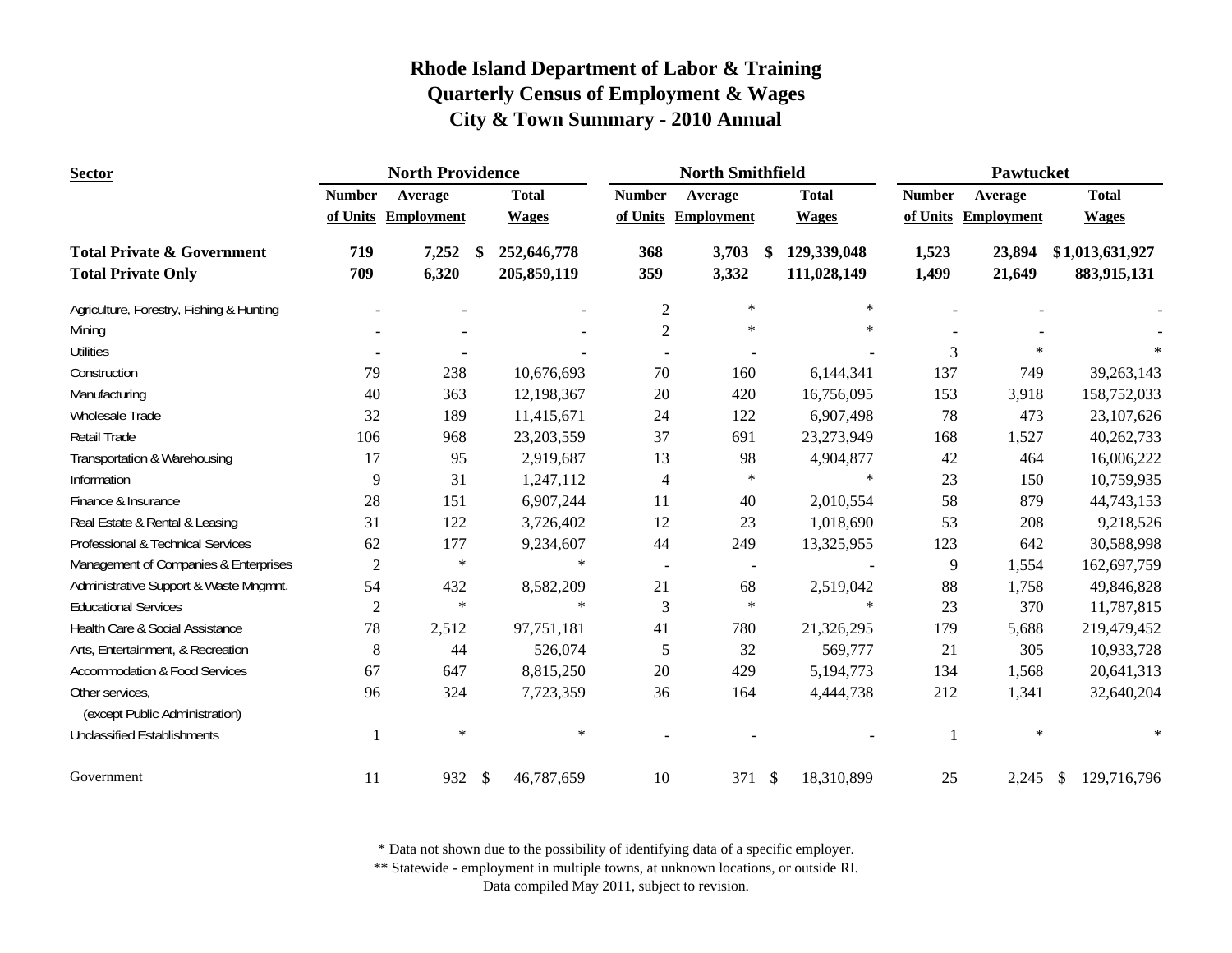| <b>Sector</b>                            |                | Portsmouth          |              |               | Providence          |                                | <b>Richmond</b> |                          |                    |  |
|------------------------------------------|----------------|---------------------|--------------|---------------|---------------------|--------------------------------|-----------------|--------------------------|--------------------|--|
|                                          | <b>Number</b>  | Average             | <b>Total</b> | <b>Number</b> | Average             | <b>Total</b>                   | <b>Number</b>   | Average                  | <b>Total</b>       |  |
|                                          |                | of Units Employment | <b>Wages</b> |               | of Units Employment | <b>Wages</b>                   |                 | of Units Employment      | <b>Wages</b>       |  |
| <b>Total Private &amp; Government</b>    | 531            | 5,574<br>-\$        | 286,878,505  | 5,601         | 106,864             | 5,319,414,003<br><sup>\$</sup> | 154             | 1,861                    | 72,217,092<br>- \$ |  |
| <b>Total Private Only</b>                | 515            | 4,945               | 252,990,324  | 5,488         | 91,817              | 4,373,601,124                  | 147             | 1,184                    | 33,677,932         |  |
| Agriculture, Forestry, Fishing & Hunting | 16             | 42                  | 1,056,174    |               | $\ast$              | $\ast$                         | 8               | 27                       | 1,084,752          |  |
| Mining                                   |                |                     |              |               |                     |                                |                 | $\ast$                   |                    |  |
| <b>Utilities</b>                         | $\overline{2}$ | $\ast$              | $\star$      | 6             | $\mathcal{A}$       | $\ast$                         |                 |                          |                    |  |
| Construction                             | 75             | 269                 | 11,818,771   | 280           | 1,964               | 125,060,572                    | 25              | 89                       | 3,550,965          |  |
| Manufacturing                            | 26             | 1,851               | 151,045,268  | 286           | 4,484               | 172,327,499                    | 6               | 83                       | 4,343,526          |  |
| Wholesale Trade                          | 29             | 106                 | 6,363,927    | 238           | 2,131               | 122,524,668                    | 7               | $\ast$                   | $\ast$             |  |
| <b>Retail Trade</b>                      | 61             | 494                 | 13, 124, 738 | 635           | 6,641               | 154,930,604                    | 22              | 308                      | 8,156,515          |  |
| Transportation & Warehousing             |                | 75                  | 2,029,818    | 73            | 637                 | 22,976,028                     | $\overline{2}$  | $\ast$                   |                    |  |
| Information                              | 12             | 67                  | 3,626,349    | 163           | 3,379               | 229,379,975                    |                 | $\ast$                   | $\ast$             |  |
| Finance & Insurance                      | 19             | 59                  | 2,928,016    | 330           | 4,810               | 443,104,870                    |                 | 41                       | 1,639,135          |  |
| Real Estate & Rental & Leasing           | 13             | 118                 | 3,476,290    | 187           | 1,367               | 55,781,314                     |                 | $\ast$                   | $\ast$             |  |
| Professional & Technical Services        | 71             | 162                 | 10,078,422   | 891           | 6,072               | 430,259,969                    | 10              | 47                       | 1,974,060          |  |
| Management of Companies & Enterprises    | 5              | $\ast$              | $\star$      | 43            | 1,524               | 162,770,767                    |                 | $\overline{\phantom{a}}$ |                    |  |
| Administrative Support & Waste Mngmnt.   | 29             | 190                 | 5,859,026    | 301           | 7,260               | 198,071,166                    | 13              | 62                       | 1,731,971          |  |
| <b>Educational Services</b>              | 15             | 267                 | 9,843,767    | 108           | 11,747              | 582,206,452                    | 3               | $\ast$                   | $\ast$             |  |
| Health Care & Social Assistance          | 33             | 504                 | 14,874,013   | 588           | 25,724              | 1,317,914,826                  | 9               | 80                       | 2,382,084          |  |
| Arts, Entertainment, & Recreation        | 10             | 98                  | 2,457,261    | 61            | 953                 | 22,389,281                     | 7               | 128                      | 1,864,641          |  |
| <b>Accommodation &amp; Food Services</b> | 40             | 434                 | 7,755,123    | 517           | 8,035               | 148,904,386                    | 16              | 211                      | 2,876,499          |  |
| Other services,                          | 58             | 183                 | 5,485,825    | 785           | 4,567               | 140,041,784                    | 17              | 46                       | 819,837            |  |
| (except Public Administration)           |                |                     |              |               |                     |                                |                 |                          |                    |  |
| <b>Unclassified Establishments</b>       |                |                     |              |               | $\ast$              | $\ast$                         |                 |                          |                    |  |
| Government                               | 17             | 629 \$              | 33,888,181   | 113           | 15,047 \$           | 945,812,879                    | 8               | 677                      | \$<br>38,539,160   |  |

\* Data not shown due to the possibility of identifying data of a specific employer.

\*\* Statewide - employment in multiple towns, at unknown locations, or outside RI.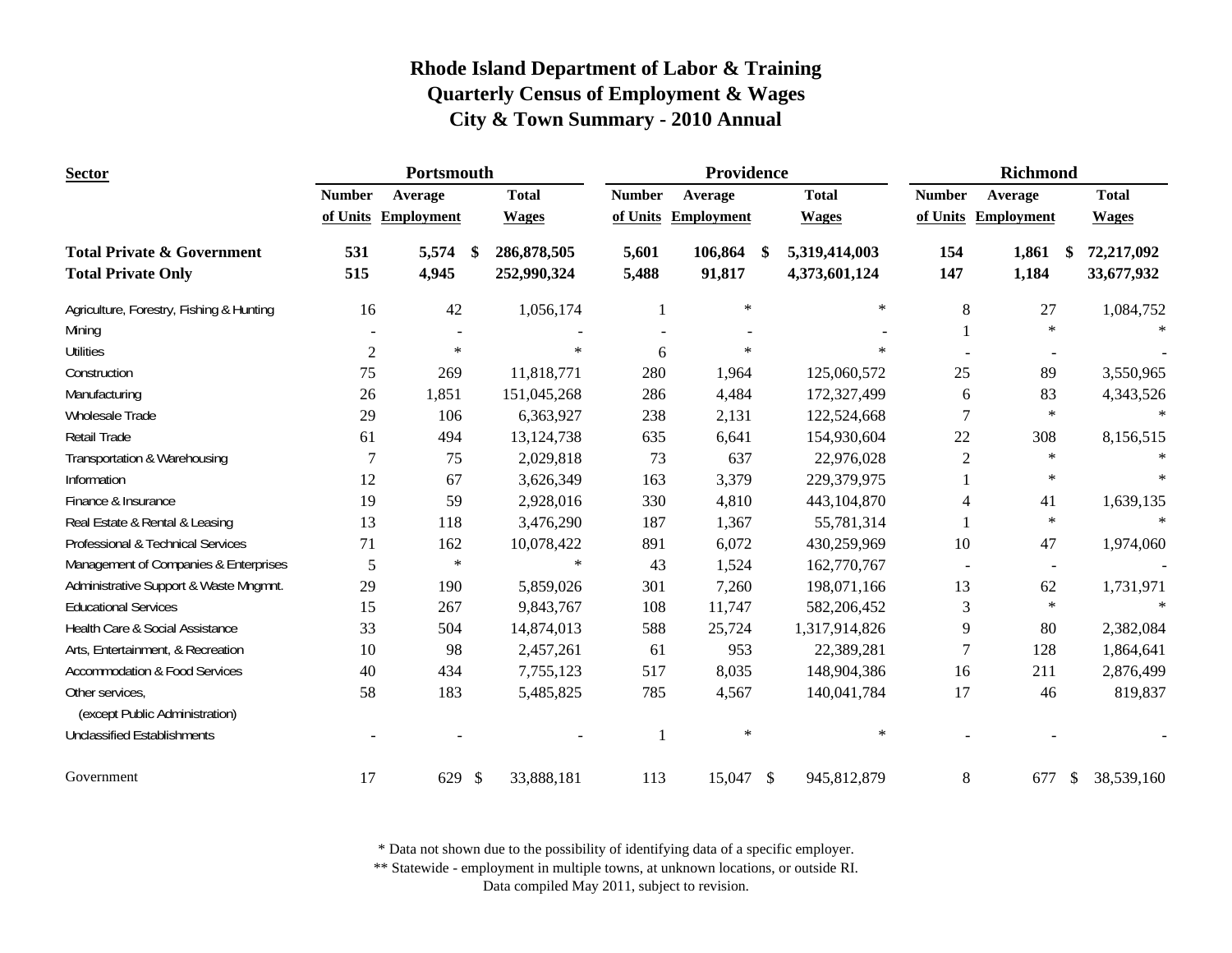| <b>Sector</b>                                                      |                | <b>Scituate</b>      |                          |                | Smithfield          |                                     | <b>South Kingstown</b> |                     |                                  |  |
|--------------------------------------------------------------------|----------------|----------------------|--------------------------|----------------|---------------------|-------------------------------------|------------------------|---------------------|----------------------------------|--|
|                                                                    | <b>Number</b>  | Average              | <b>Total</b>             | <b>Number</b>  | Average             | <b>Total</b>                        | <b>Number</b>          | Average             | <b>Total</b>                     |  |
|                                                                    |                | of Units Employment  | <b>Wages</b>             |                | of Units Employment | <b>Wages</b>                        |                        | of Units Employment | <b>Wages</b>                     |  |
| <b>Total Private &amp; Government</b><br><b>Total Private Only</b> | 252<br>239     | $1,541$ \$<br>911    | 60,247,569<br>26,678,955 | 827<br>812     | 13,848<br>13,251    | 824, 853, 315<br>-\$<br>792,565,387 | 1,014<br>992           | 13,363<br>9,543     | 529,689,199<br>\$<br>338,546,614 |  |
|                                                                    |                |                      |                          |                |                     |                                     |                        |                     |                                  |  |
| Agriculture, Forestry, Fishing & Hunting                           | 12             | 61                   | 1,180,525                | 3              | 8<br>$\ast$         | 120,009<br>$\star$                  | 18                     | 71<br>$\star$       | 2,584,513                        |  |
| Mining                                                             |                |                      |                          |                |                     |                                     |                        | $\ast$              |                                  |  |
| <b>Utilities</b>                                                   | $\blacksquare$ |                      |                          |                |                     |                                     | $\overline{c}$         |                     |                                  |  |
| Construction                                                       | 59             | 158                  | 6,407,015                | 137            | 910                 | 48,865,150                          | 118                    | 284                 | 11,303,386                       |  |
| Manufacturing                                                      | 12             | 32                   | 937,238                  | 70             | 1,394               | 67,932,570                          | 27                     | 604                 | 35,434,666                       |  |
| Wholesale Trade                                                    | 9              | 15                   | 912,428                  | 58             | 700                 | 57,787,973                          | 58                     | 787                 | 54,670,603                       |  |
| <b>Retail Trade</b>                                                | 19             | 176                  | 4,618,558                | 113            | 2,309               | 55,556,769                          | 121                    | 1,290               | 35,209,027                       |  |
| Transportation & Warehousing                                       | 11             | 39                   | 942,750                  | 15             | 68                  | 3,201,675                           | 11                     | 166                 | 3,022,321                        |  |
| Information                                                        | 5              | 23                   | 748,195                  | 17             | 236                 | 14,808,784                          | 16                     | 127                 | 7,513,375                        |  |
| Finance & Insurance                                                | 7              | 16                   | 938,898                  | 45             | 2,825               | 386,878,921                         | 40                     | 223                 | 11,476,931                       |  |
| Real Estate & Rental & Leasing                                     | 5              | 10                   | 331,655                  | 20             | 60                  | 3,256,848                           | 23                     | 178                 | 3,722,073                        |  |
| Professional & Technical Services                                  | 28             | 74                   | 3,394,312                | 74             | 276                 | 15,036,694                          | 117                    | 309                 | 17,954,350                       |  |
| Management of Companies & Enterprises                              |                | $\blacksquare$       | $\blacksquare$           | 5              | 82                  | 5,782,291                           | 6                      | 19                  | 1,018,107                        |  |
| Administrative Support & Waste Mngmnt.                             | 21             | 34                   | 752,479                  | 42             | 391                 | 18,901,815                          | 71                     | 280                 | 8,203,267                        |  |
| <b>Educational Services</b>                                        | $\overline{2}$ | $\ast$               | $\ast$                   | 10             | $\ast$              | $\ast$                              | 29                     | 305                 | 10,053,322                       |  |
| Health Care & Social Assistance                                    | 16             | 78                   | 2,149,948                | 58             | 1,632               | 44,866,718                          | 107                    | 2,565               | 91,738,459                       |  |
| Arts, Entertainment, & Recreation                                  | 3              | 15                   | 140,422                  | $\overline{9}$ | 41                  | 898,088                             | 29                     | 194                 | 4,217,180                        |  |
| <b>Accommodation &amp; Food Services</b>                           | 12             | 117                  | 1,469,700                | 69             | 1,171               | 18,399,826                          | 103                    | 1,407               | 21,244,098                       |  |
| Other services,<br>(except Public Administration)                  | 22             | $\ast$               | $\star$                  | 71             | 343                 | 8,361,409                           | 100                    | 713                 | 18,134,673                       |  |
| <b>Unclassified Establishments</b>                                 |                |                      |                          | $\mathbf{1}$   | $\ast$              | $\ast$                              |                        |                     |                                  |  |
| Government                                                         | 14             | 630<br>$\mathcal{S}$ | 33,568,614               | 16             | 596 \$              | 32,287,928                          | 23                     | $3,821$ \$          | 191,142,585                      |  |

\* Data not shown due to the possibility of identifying data of a specific employer.

\*\* Statewide - employment in multiple towns, at unknown locations, or outside RI.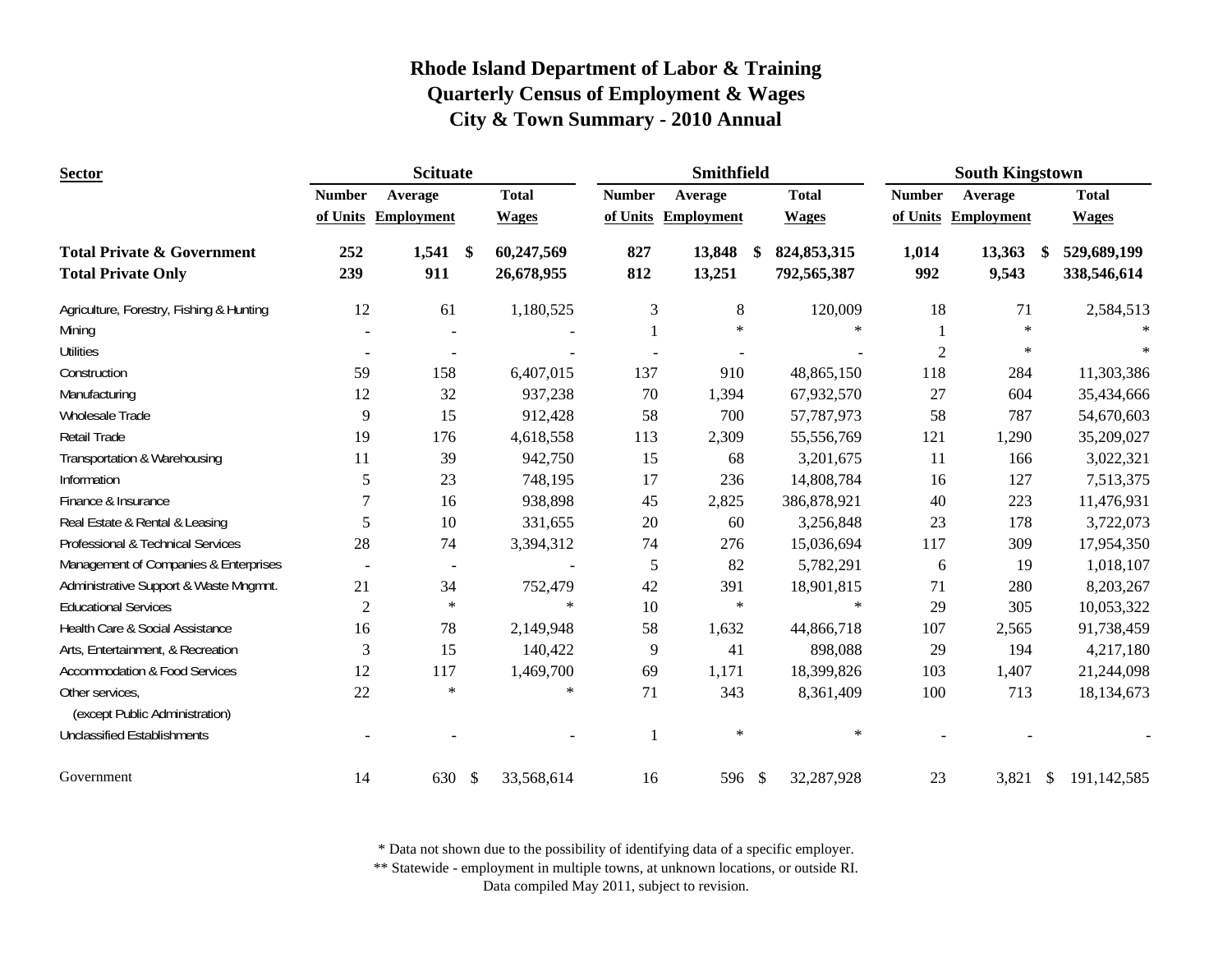| <b>Sector</b>                                                      | <b>Tiverton</b> |                   |              |                          | <b>Warren</b>            |                     | Warwick |                            |                |                     |     |                                |
|--------------------------------------------------------------------|-----------------|-------------------|--------------|--------------------------|--------------------------|---------------------|---------|----------------------------|----------------|---------------------|-----|--------------------------------|
|                                                                    | <b>Number</b>   | Average           |              | <b>Total</b>             | <b>Number</b>            | Average             |         | <b>Total</b>               | <b>Number</b>  | Average             |     | <b>Total</b>                   |
|                                                                    | of Units        | <b>Employment</b> |              | <b>Wages</b>             |                          | of Units Employment |         | <b>Wages</b>               |                | of Units Employment |     | <b>Wages</b>                   |
| <b>Total Private &amp; Government</b><br><b>Total Private Only</b> | 387<br>372      | 2,521<br>2,028    | \$           | 88,138,493<br>65,842,552 | 372<br>364               | 3,553<br>3,389      | \$      | 117,742,200<br>107,793,995 | 3,190<br>3,155 | 46,433<br>42,205    | -\$ | 1,896,308,644<br>1,644,221,811 |
|                                                                    |                 |                   |              |                          |                          |                     |         |                            |                |                     |     |                                |
| Agriculture, Forestry, Fishing & Hunting                           | 10              | 34                |              | 563,095                  | $\overline{c}$           | $\ast$              |         | $\ast$                     | $\overline{4}$ | 19                  |     | 293,309                        |
| Mining                                                             | 1               | $\ast$            |              | $\ast$                   | $\overline{\phantom{a}}$ |                     |         |                            |                |                     |     |                                |
| <b>Utilities</b>                                                   | $\overline{2}$  | $\ast$            |              | $\ast$                   | $\blacksquare$           | $\blacksquare$      |         |                            |                | $\ast$              |     |                                |
| Construction                                                       | 61              | 209               |              | 6,690,279                | 46                       | 120                 |         | 4,555,402                  | 319            | 1,803               |     | 95,328,289                     |
| Manufacturing                                                      | 13              | 70                |              | 1,565,778                | 42                       | 720                 |         | 30,344,890                 | 161            | 3,337               |     | 170,178,037                    |
| Wholesale Trade                                                    | 26              | 106               |              | 5,044,181                | 15                       | 126                 |         | 7,326,885                  | 226            | 1,667               |     | 92,044,293                     |
| <b>Retail Trade</b>                                                | 55              | 468               |              | 18,255,779               | 45                       | 276                 |         | 6,001,816                  | 430            | 7,139               |     | 190,254,481                    |
| Transportation & Warehousing                                       | 8               | 67                |              | 1,316,812                | 5                        | 260                 |         | 5,743,926                  | 86             | 1,929               |     | 74,866,065                     |
| Information                                                        | 7               | 6                 |              | 669,304                  | 5                        | 34                  |         | 1,418,924                  | 48             | 541                 |     | 27,869,187                     |
| Finance & Insurance                                                | 12              | 50                |              | 2,402,197                | 15                       | 219                 |         | 8,392,025                  | 190            | 3,038               |     | 177,739,224                    |
| Real Estate & Rental & Leasing                                     | 5               | 5                 |              | 280,229                  | 12                       | 19                  |         | 582,197                    | 121            | 1,150               |     | 37,715,645                     |
| Professional & Technical Services                                  | 46              | 129               |              | 6,994,554                | 30                       | 93                  |         | 3,883,607                  | 365            | 1,762               |     | 93,858,216                     |
| Management of Companies & Enterprises                              | $\mathbf{1}$    | $\ast$            |              | $\ast$                   | 1                        | $\ast$              |         | $\ast$                     | 22             | 1,313               |     | 90,577,711                     |
| Administrative Support & Waste Mngmnt.                             | 23              | 67                |              | 2,537,912                | 23                       | 178                 |         | 4,132,043                  | 212            | 1,947               |     | 65,880,910                     |
| <b>Educational Services</b>                                        | 3               | $\ast$            |              | $\ast$                   | 6                        | 68                  |         | 2,627,364                  | 39             | 1,052               |     | 42,653,003                     |
| Health Care & Social Assistance                                    | 26              | 331               |              | 10,280,723               | 35                       | 589                 |         | 22,035,864                 | 337            | 8,429               |     | 349,216,232                    |
| Arts, Entertainment, & Recreation                                  | 6               | 30                |              | 709,620                  | 6                        | 53                  |         | 701,660                    | 42             | 484                 |     | 10,200,284                     |
| <b>Accommodation &amp; Food Services</b>                           | 29              | 311               |              | 4,355,376                | 37                       | 484                 |         | 6,133,599                  | 238            | 4,919               |     | 80,772,855                     |
| Other services,<br>(except Public Administration)                  | 45              | 115               |              | 2,135,131                | 45                       | 143                 |         | 3,411,337                  | 320            | 1,675               |     | 44,747,130                     |
| <b>Unclassified Establishments</b>                                 |                 |                   |              |                          |                          |                     |         |                            |                | $\ast$              |     | $\ast$                         |
| Government                                                         | 16              | 493               | $\mathbb{S}$ | 22,295,941               | 9                        | 164                 | \$      | 9,948,205                  | 35             | 4,228 \$            |     | 252,086,833                    |

\* Data not shown due to the possibility of identifying data of a specific employer.

\*\* Statewide - employment in multiple towns, at unknown locations, or outside RI.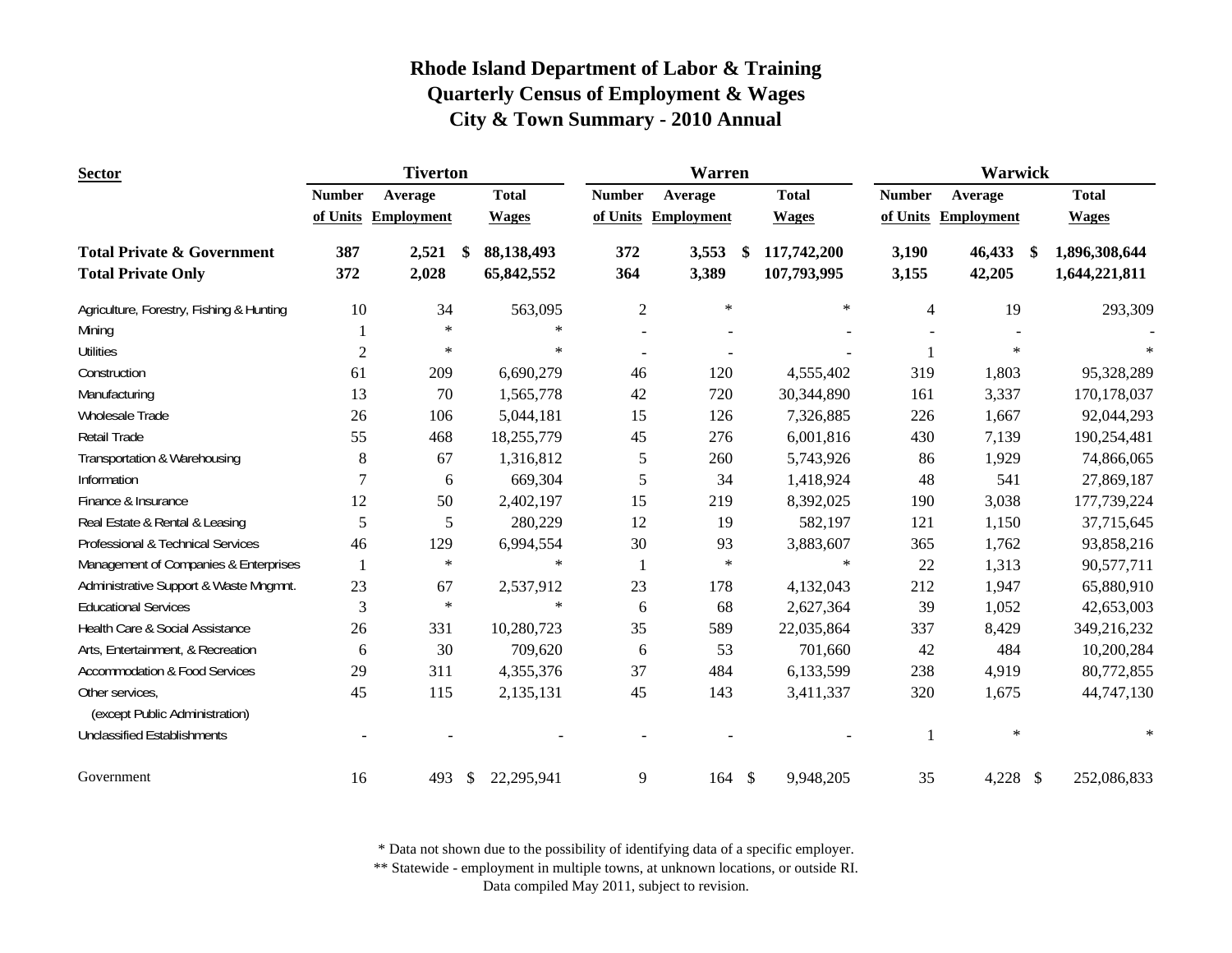| <b>Sector</b>                                                      | Westerly      |                     |   |                            |                | <b>West Greenwich</b> |               | <b>West Warwick</b>        |                |                     |    |                            |
|--------------------------------------------------------------------|---------------|---------------------|---|----------------------------|----------------|-----------------------|---------------|----------------------------|----------------|---------------------|----|----------------------------|
|                                                                    | <b>Number</b> | Average             |   | <b>Total</b>               | <b>Number</b>  | Average               |               | <b>Total</b>               | <b>Number</b>  | Average             |    | <b>Total</b>               |
|                                                                    |               | of Units Employment |   | <b>Wages</b>               |                | of Units Employment   |               | <b>Wages</b>               |                | of Units Employment |    | <b>Wages</b>               |
| <b>Total Private &amp; Government</b><br><b>Total Private Only</b> | 871<br>852    | 9,553<br>8,493      | S | 336,046,083<br>288,778,988 | 200<br>192     | 3,084<br>2,706        | \$            | 194,568,754<br>176,707,623 | 609<br>595     | 7,696<br>6,731      | S. | 330,283,508<br>273,602,676 |
| Agriculture, Forestry, Fishing & Hunting                           |               | $\ast$              |   | $\star$                    | 3              | $\ast$                |               | $\ast$                     |                |                     |    |                            |
| Mining                                                             | 3             | $\ast$              |   | $\star$                    |                | $\ast$                |               | $\ast$                     |                | $\star$             |    |                            |
| <b>Utilities</b>                                                   |               |                     |   |                            |                |                       |               |                            |                |                     |    |                            |
| Construction                                                       | 98            | 211                 |   | 8,725,033                  | 43             | 101                   |               | 3,905,167                  | 82             | 247                 |    | 10,204,869                 |
| Manufacturing                                                      | 28            | 574                 |   | 28,223,708                 | 12             | 1,075                 |               | 96,274,280                 | 34             | 1,326               |    | 65,993,505                 |
| Wholesale Trade                                                    | 32            | 66                  |   | 3,551,238                  | 13             | 246                   |               | 15,478,621                 | 27             | 267                 |    | 13,519,366                 |
| Retail Trade                                                       | 138           | 2,004               |   | 47,913,119                 | 12             | 60                    |               | 1,165,644                  | 90             | 944                 |    | 27,549,337                 |
| Transportation & Warehousing                                       | $8\,$         | 36                  |   | 1,024,429                  | 6              | 172                   |               | 6,986,268                  | 9              | 279                 |    | 9,760,508                  |
| Information                                                        | 13            | 211                 |   | 10,353,222                 | 4              | 15                    |               | 2,339,426                  | $\overline{7}$ | $\star$             |    |                            |
| Finance & Insurance                                                | 33            | 326                 |   | 18,123,059                 | $8\,$          | 33                    |               | 1,403,412                  | 27             | 657                 |    | 33,417,127                 |
| Real Estate & Rental & Leasing                                     | 27            | 83                  |   | 2,561,586                  | 4              | 5                     |               | 439,240                    | 23             | 60                  |    | 2,149,193                  |
| Professional & Technical Services                                  | 74            | 224                 |   | 11,417,546                 | 24             | 417                   |               | 34,754,252                 | 52             | 126                 |    | 6,875,887                  |
| Management of Companies & Enterprises                              | 6             | $\ast$              |   | $\ast$                     | 1              | $\ast$                |               | $\ast$                     | $\overline{2}$ | $\ast$              |    | $\ast$                     |
| Administrative Support & Waste Mngmnt.                             | 47            | 154                 |   | 4,504,151                  | 19             | 98                    |               | 4,080,920                  | 22             | 127                 |    | 3,451,422                  |
| <b>Educational Services</b>                                        | 8             | 70                  |   | 1,317,883                  | 3              | $\ast$                |               | $\ast$                     | 8              | 41                  |    | 651,741                    |
| Health Care & Social Assistance                                    | 111           | 2,075               |   | 88,477,241                 | 9              | 167                   |               | 3,780,286                  | 44             | 775                 |    | 26,809,627                 |
| Arts, Entertainment, & Recreation                                  | 36            | 442                 |   | 10,810,932                 | $\overline{c}$ | $\ast$                |               | $\ast$                     | 11             | 51                  |    | 1,198,751                  |
| <b>Accommodation &amp; Food Services</b>                           | 101           | 1,417               |   | 24,759,335                 | 20             | 244                   |               | 3,803,651                  | 65             | 662                 |    | 9,061,454                  |
| Other services,<br>(except Public Administration)                  | 92            | 297                 |   | 6,530,629                  | 11             | 31                    |               | 567,834                    | 96             | 314                 |    | 7,125,800                  |
| <b>Unclassified Establishments</b>                                 |               |                     |   |                            |                |                       |               |                            |                |                     |    |                            |
| Government                                                         | 20            | $1,060$ \$          |   | 47,267,095                 | 9              | 379                   | $\mathcal{S}$ | 17,861,131                 | 15             | 965                 | \$ | 56,680,832                 |

\* Data not shown due to the possibility of identifying data of a specific employer.

\*\* Statewide - employment in multiple towns, at unknown locations, or outside RI.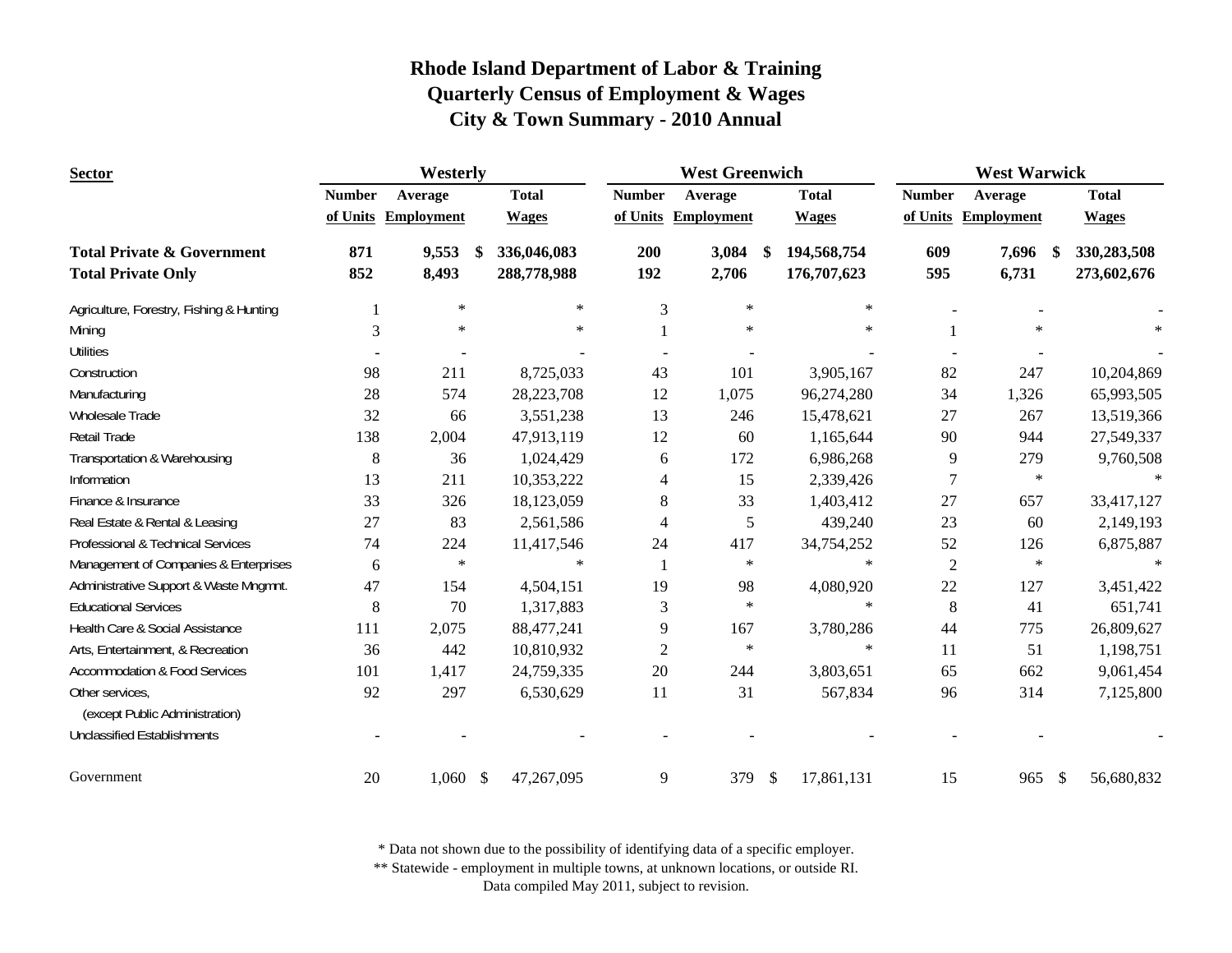| <b>Sector</b>                            |               | Woonsocket        |               |              | Statewide **  |                   |               |              |
|------------------------------------------|---------------|-------------------|---------------|--------------|---------------|-------------------|---------------|--------------|
|                                          | <b>Number</b> | Average           |               | <b>Total</b> | <b>Number</b> | Average           |               | <b>Total</b> |
|                                          | of Units      | <b>Employment</b> |               | <b>Wages</b> | of Units      | <b>Employment</b> |               | <b>Wages</b> |
| <b>Total Private &amp; Government</b>    | 849           | 15,135            | <sup>\$</sup> | 806,487,801  | 3,101         | 9,216             | <sup>\$</sup> | 559,817,082  |
| <b>Total Private Only</b>                | 830           | 13,603            |               | 729,506,670  | 3,096         | 9,203             |               | 558,717,395  |
| Agriculture, Forestry, Fishing & Hunting |               |                   |               |              | 1             | $\ast$            |               | $\ast$       |
| Mining                                   |               |                   |               |              |               |                   |               |              |
| <b>Utilities</b>                         | 1             | $\ast$            |               | $\ast$       | 3             | $\ast$            |               | $\ast$       |
| Construction                             | 65            | 316               |               | 14,520,063   | 284           | 655               |               | 36,369,949   |
| Manufacturing                            | 62            | 982               |               | 40,755,769   | 18            | 50                |               | 2,799,121    |
| Wholesale Trade                          | 46            | 391               |               | 21,310,835   | 1,129         | 2,102             |               | 189,251,742  |
| Retail Trade                             | 121           | 1,640             |               | 46,940,885   | 97            | 724               |               | 51,081,240   |
| Transportation & Warehousing             | 13            | 679               |               | 26,260,087   | 39            | 108               |               | 5,856,811    |
| Information                              | 11            | 100               |               | 3,761,762    | 167           | 558               |               | 34,613,166   |
| Finance & Insurance                      | 25            | 179               |               | 7,736,603    | 132           | 356               |               | 29,583,494   |
| Real Estate & Rental & Leasing           | 32            | 137               |               | 4,425,283    | 33            | 67                |               | 4,522,911    |
| Professional & Technical Services        | 70            | 366               |               | 23,541,210   | 524           | 1,062             |               | 77,896,517   |
| Management of Companies & Enterprises    | 10            | $\ast$            |               | $\ast$       | 40            | 102               |               | 9,354,923    |
| Administrative Support & Waste Mngmnt.   | 37            | 540               |               | 21,710,077   | 335           | 2,284             |               | 71,118,536   |
| <b>Educational Services</b>              | 14            | 329               |               | 13,217,902   | 58            | 134               |               | 3,851,550    |
| Health Care & Social Assistance          | 109           | 3,904             |               | 132,609,759  | 57            | 324               |               | 20,902,797   |
| Arts, Entertainment, & Recreation        | 8             | 101               |               | 1,592,232    | 21            | 50                |               | 1,941,228    |
| <b>Accommodation &amp; Food Services</b> | 102           | 1,147             |               | 15,503,312   | 35            | 368               |               | 6,838,250    |
| Other services,                          | 108           | 485               |               | 9,008,539    | 112           | 229               |               | 11,340,709   |
| (except Public Administration)           |               |                   |               |              |               |                   |               |              |
| <b>Unclassified Establishments</b>       |               |                   |               |              | 25            | 13                |               | 402,251      |
| Government                               | 20            | 1,531             | \$            | 76,981,131   | 5             | $\ast$            |               | $\ast$       |

\* Data not shown due to the possibility of identifying data of a specific employer.

\*\* Statewide - employment in multiple towns, at unknown locations, or outside RI.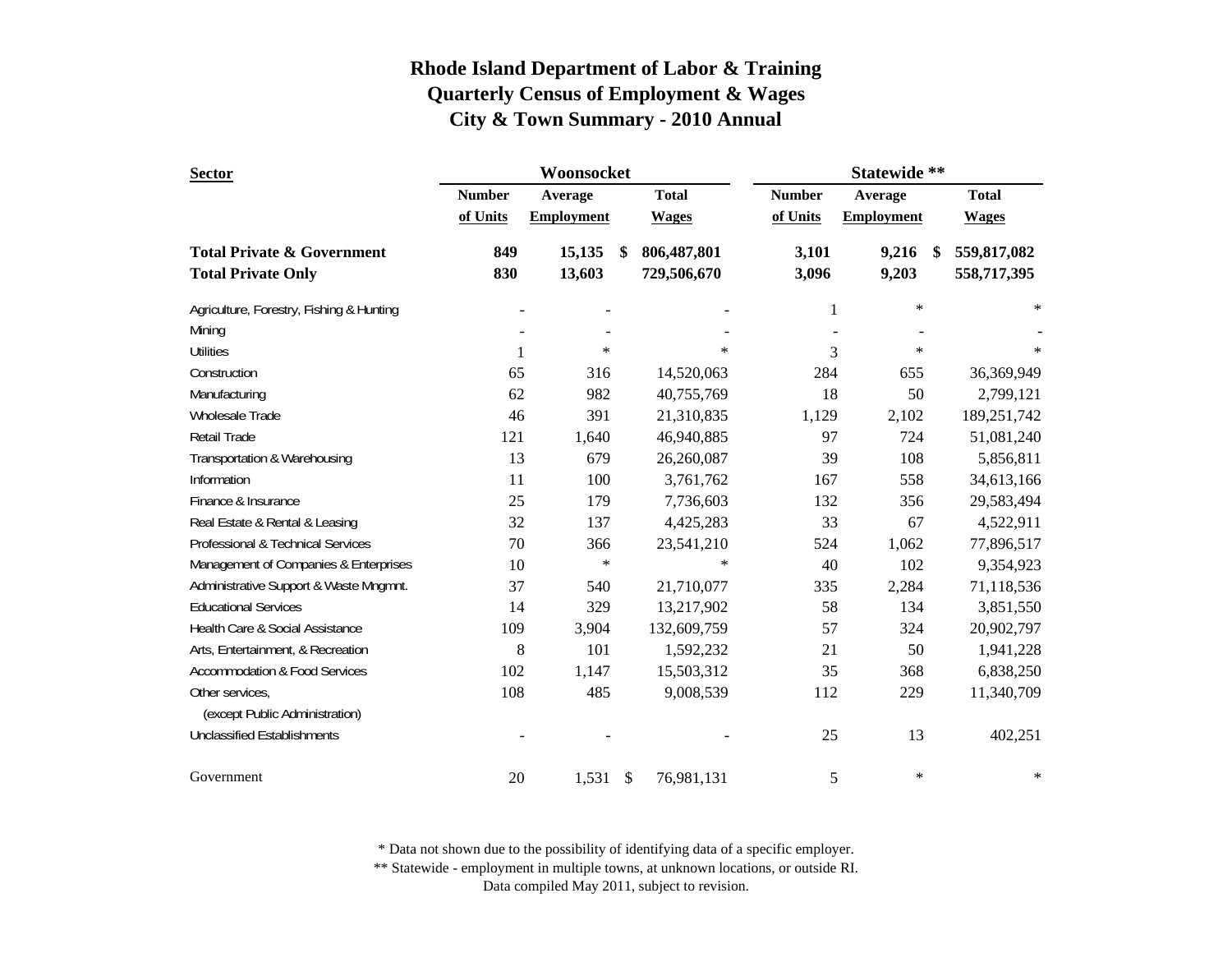| <b>Sector</b>                                     |               | <b>Bristol County</b> |              |               | <b>Kent County</b>  |               | <b>Newport County</b> |                     |               |  |
|---------------------------------------------------|---------------|-----------------------|--------------|---------------|---------------------|---------------|-----------------------|---------------------|---------------|--|
|                                                   | <b>Number</b> | Average               | <b>Total</b> | <b>Number</b> | Average             | <b>Total</b>  | <b>Number</b>         | Average             | <b>Total</b>  |  |
|                                                   |               | of Units Employment   | <b>Wages</b> |               | of Units Employment | <b>Wages</b>  |                       | of Units Employment | <b>Wages</b>  |  |
| <b>Total Private &amp; Government</b>             | 1,454         | 12,879 \$             | 435,630,944  | 5,471         | 71,483 \$           | 2,957,152,986 | 3,318                 | 38,527 \$           | 1,725,887,863 |  |
| <b>Total Private Only</b>                         | 1,416         | 11,683                | 384,014,325  | 5,378         | 63,973              | 2,536,917,685 | 3,211                 | 30,883              | 1,182,234,485 |  |
| Agriculture, Forestry, Fishing & Hunting          | 6             | $\,8\,$               | 155,905      | 12            | $\ast$              | $\ast$        | 44                    | $\star$             |               |  |
| Mining                                            |               |                       |              | 4             | 6                   | 311,281       | $\mathfrak{2}$        | $\ast$              |               |  |
| <b>Utilities</b>                                  |               | $\ast$                | $\ast$       |               | $\ast$              | $\ast$        | 5                     | 48                  | 3,962,428     |  |
| Construction                                      | 206           | 630                   | 26,169,184   | 622           | 2,767               | 134,290,958   | 358                   | 1,441               | 63,173,270    |  |
| Manufacturing                                     | 120           | 1,727                 | 69,908,716   | 278           | 6,862               | 394,597,119   | 92                    | $\ast$              |               |  |
| Wholesale Trade                                   | 73            | 275                   | 19, 191, 248 | 371           | 2,698               | 164,328,937   | 171                   | 606                 | 35,546,348    |  |
| <b>Retail Trade</b>                               | 142           | 1,234                 | 29,383,904   | 687           | 10,530              | 285,985,004   | 437                   | 4,028               | 109,940,718   |  |
| Transportation & Warehousing                      | 15            | $\ast$                | $\ast$       | 121           | 2,708               | 102,923,964   | 76                    | 588                 | 16,906,778    |  |
| Information                                       | 23            | $\ast$                | $\ast$       | 83            | $\ast$              | $\ast$        | 60                    | $\star$             |               |  |
| Finance & Insurance                               | 53            | 412                   | 19,264,970   | 293           | 4,134               | 234,658,257   | 106                   | $\ast$              | $\ast$        |  |
| Real Estate & Rental & Leasing                    | 39            | 73                    | 2,761,939    | 202           | 1,371               | 46,773,727    | 122                   | 650                 | 21,225,207    |  |
| Professional & Technical Services                 | 142           | 324                   | 17,979,384   | 614           | 3,028               | 177,181,300   | 419                   | 3,126               | 210,160,246   |  |
| Management of Companies & Enterprises             | 7             | 40                    | 2,376,053    | 36            | 1,583               | 108,563,091   | 19                    | 511                 | 20,472,865    |  |
| Administrative Support & Waste Mngmnt.            | 91            | 418                   | 11,475,796   | 359           | 2,679               | 89,594,388    | 206                   | 993                 | 35,754,039    |  |
| <b>Educational Services</b>                       | 27            | $\ast$                | $\ast$       | 73            | $\ast$              | $\ast$        | 50                    | 1,186               | 48,331,190    |  |
| Health Care & Social Assistance                   | 121           | 2,020                 | 61,231,948   | 521           | 11,623              | 457,268,275   | 229                   | $\ast$              |               |  |
| Arts, Entertainment, & Recreation                 | 30            | 345                   | 8,637,395    | 74            | $\ast$              | $\ast$        | 95                    | 1,415               | 35,565,237    |  |
| <b>Accommodation &amp; Food Services</b>          | 124           | 1,503                 | 20,322,547   | 439           | 7,817               | 123,340,505   | 359                   | 6,194               | 118,257,152   |  |
| Other services,<br>(except Public Administration) | 196           | 675                   | 13,676,926   | 587           | 2,585               | 64, 565, 478  | 361                   | 1,680               | 42,894,363    |  |
| <b>Unclassified Establishments</b>                |               |                       |              | $\ast$        | $\ast$              | $\ast$        |                       |                     |               |  |
| Government                                        | 38            | $1,196$ \$            | 51,616,619   | 93            | 7,510 \$            | 420,235,301   | 107                   | 7,644 \$            | 543,653,378   |  |

\* Data not shown due to the possibility of identifying data of a specific employer.

\*\* Statewide - employment in multiple towns, at unknown locations, or outside RI.